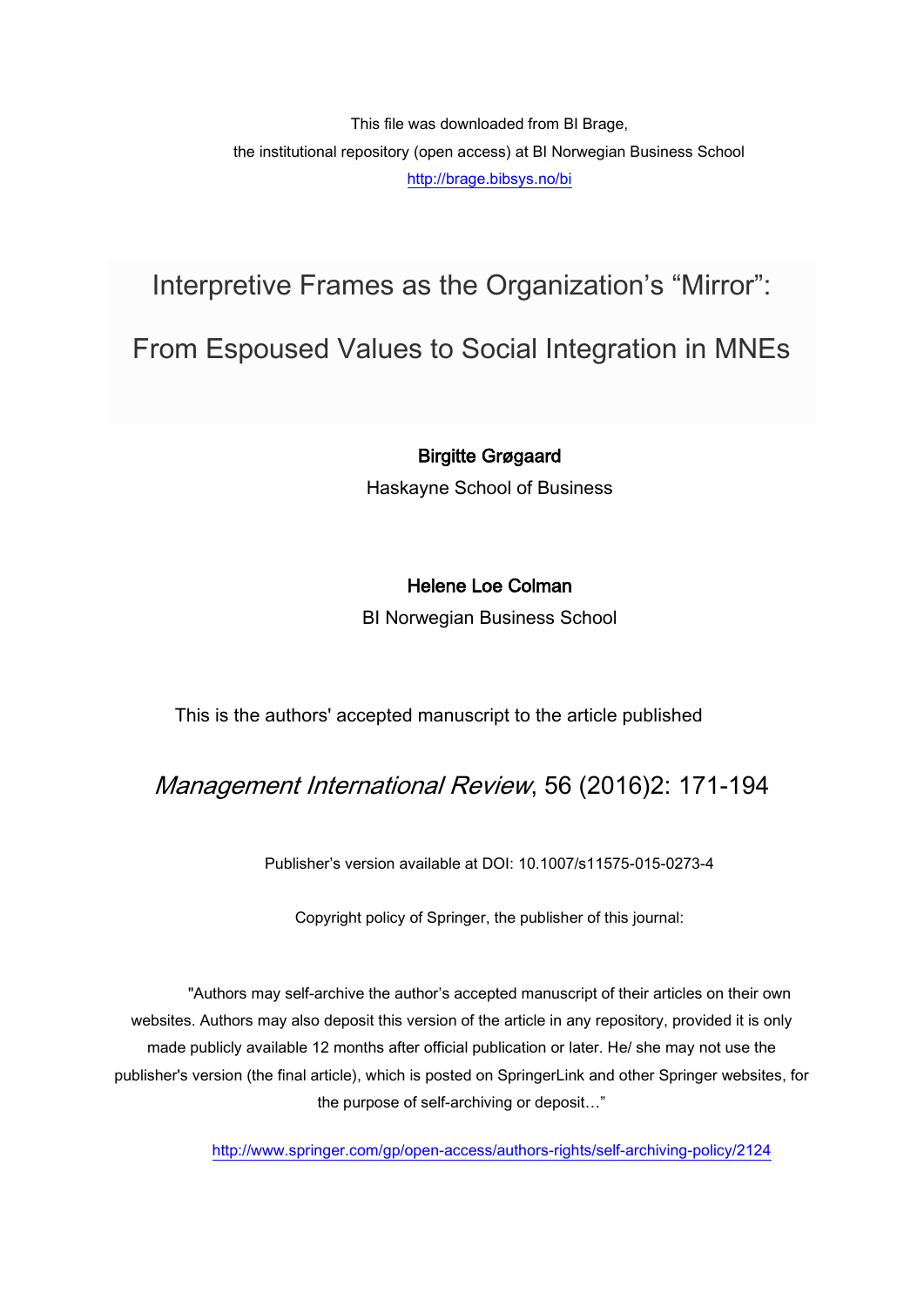Grøgaard, B., & Colman, H. L. (2016). Interpretive Frames as the Organization's 'Mirror': From Espoused Values to Social Integration in MNEs. *Management International Review (MIR)*, *56*(2), 171-194. doi:10.1007/s11575- 015-0273-4

# **Interpretive Frames as the Organization's "Mirror": From Espoused Values to Social Integration in MNEs**

Birgitte Grøgaard and Helene Loe Colman

#### **Abstract**

Many multinational enterprises (MNEs) seek to strengthen their competitive positions through internal integration. Socialization is a key integration mechanism to leverage advantages spread across MNEs' geographically dispersed organizational units. Parent organizations often communicate a set of values intended to guide action throughout the MNE, referred to as espoused values, to initiate a socialization process. However, we have limited insights into *how* espoused values are endorsed and subsequently contribute to MNE integration. Through a case study, we analyze how espoused values are interpreted by the foreign subsidiaries and influence subsequent subsidiary behavior. Our findings suggest that the socialization process is complex, where the local context and perceptions of headquarter nationality provide the frames for interpretation. We identify that even though the espoused values may differ in their operationalization in local contexts, they can still contribute to MNE integration. This study contributes to existing MNE literature by conceptualizing the role of interpretive frames and the endorsement of values in achieving integration through espoused values.

Keywords: Multinational enterprise, espoused values, socialization, social integration, integration

Author information:

Birgitte Grøgaard (corresponding author) Associate Professor Haskayne School of Business, University of Calgary 2500 University Dr. NW. Calgary, AB T2N 1N4 Canada [birgitte.grogaard@haskayne.ucalgary.ca](mailto:birgitte.grogaard@haskayne.ucalgary.ca) Phone: +1 403 220 6056 Fax: +1 403 282 0095

Helene Loe Colman Associate Professor BI Norwegian Business School 0442 Oslo, Norway [helene.l.colman@bi.no](mailto:helene.l.colman@bi.no) Phone: + 47 46 41 04 62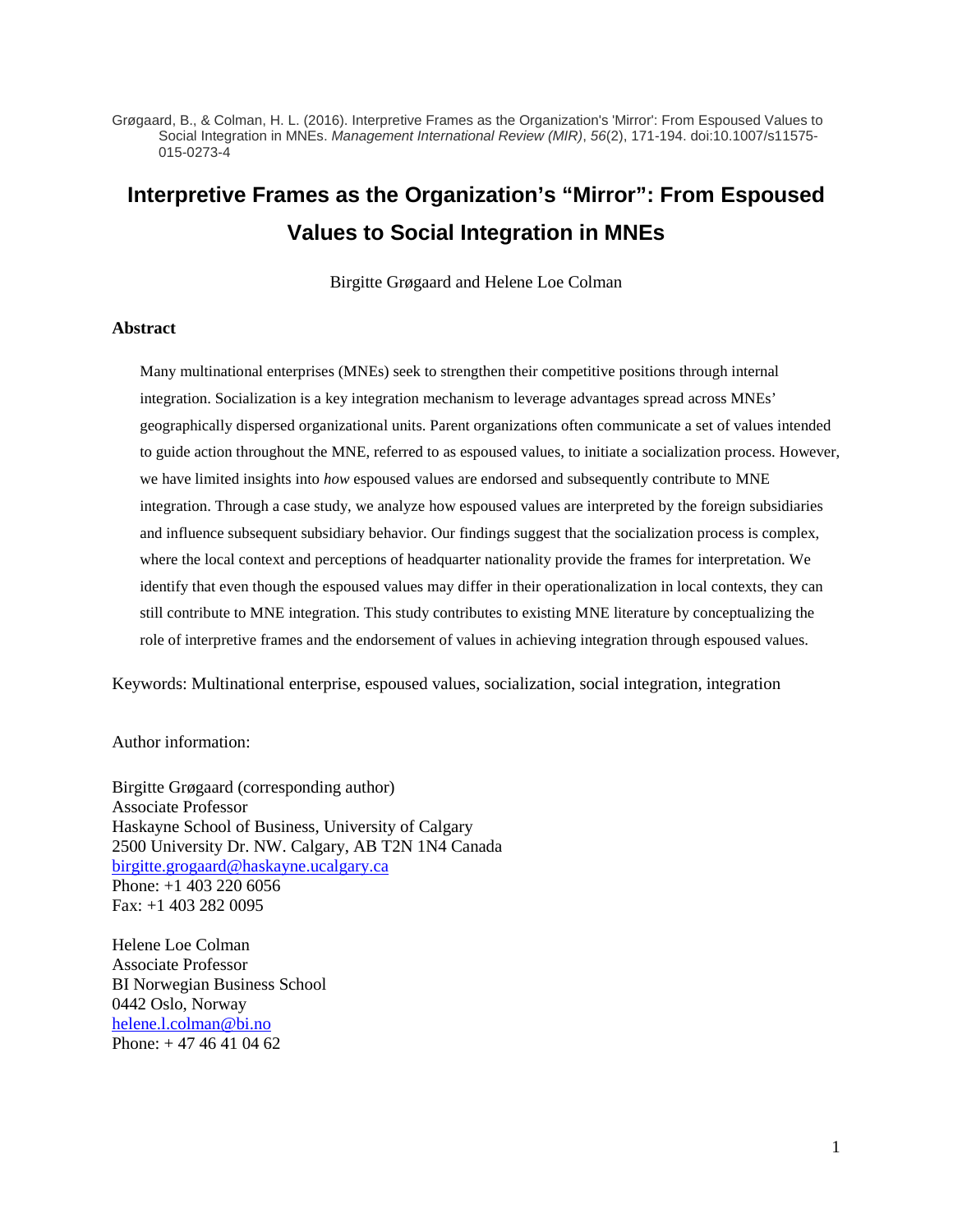## **1 Introduction**

Many multinational enterprises (MNEs) seek to strengthen their competitive positions through internal integration. Successful integration enables MNEs to leverage advantages spread across geographically dispersed organizational units (Kim et al. 2003). Several integration mechanisms have been identified and studied extensively over the past decades. While the majority of studies have emphasized the design of formal organizational structures such as standardized processes and centralized decision-making (Keupp et al. 2011), the growing recognition that many MNEs operate as differentiated networks has also lead to an increased attention to less formal integration mechanisms such as internal socialization processes (Clark and Geppert 2011). Despite the recognition of numerous integration mechanisms, however, we still have limited insight into how MNEs actually achieve integration (Keupp et al. 2011).

Focusing on *how* MNEs achieve integration is particularly important for socialization as the impact of such mechanisms can be more difficult to ascertain than for the design of formal organizational structures. Socialization is a process where individuals learn the beliefs, values and behaviors necessary to function effectively in a given organization (Ashforth and Saks 1996). The socialization process contributes to "gluing" the organization together and stimulating the internal transfer of resources and capabilities (Björkman et al. 2004; Noorderhaven and Harzing 2009). To initiate a socialization process, many parent organizations communicate a set of values intended to guide action throughout the MNE, referred to as espoused values. MNEs achieve integration when the socialization process results in a convergence of values that guide behaviors in the MNE (Cicekli 2011).

Research on socialization processes in MNEs has so far primarily focused on managerial perceptions of the degree of socialization or simple quantifications of mechanism used to facilitate socialization such as cross-border meetings, teams, or training programs (Birkinshaw and Morrison 1995; Björkman et al. 2004; Cicekli 2011; Martinez and Jarillo 1991). We still lack research on how espoused values become endorsed throughout the organization and ultimately result in MNE integration. Understanding how espoused values are leveraged through socialization is particularly important for understanding the contingencies of organizational action. This will support managers in their attempts to leverage espoused values in the organization to achieve integration.

Several studies indicate that observed organizational practices do not always reflect espoused values (Howell et al. 2012; Kabanoff and Daly 2002). However, the lack of congruence between espoused values and observed organizational practices could merely indicate that the interpretations of espoused values in the foreign subsidiaries do not exactly mirror those of headquarters', rather than a failure to achieve integration through the use of espoused values. In his study of a large French MNE, d'Iribarne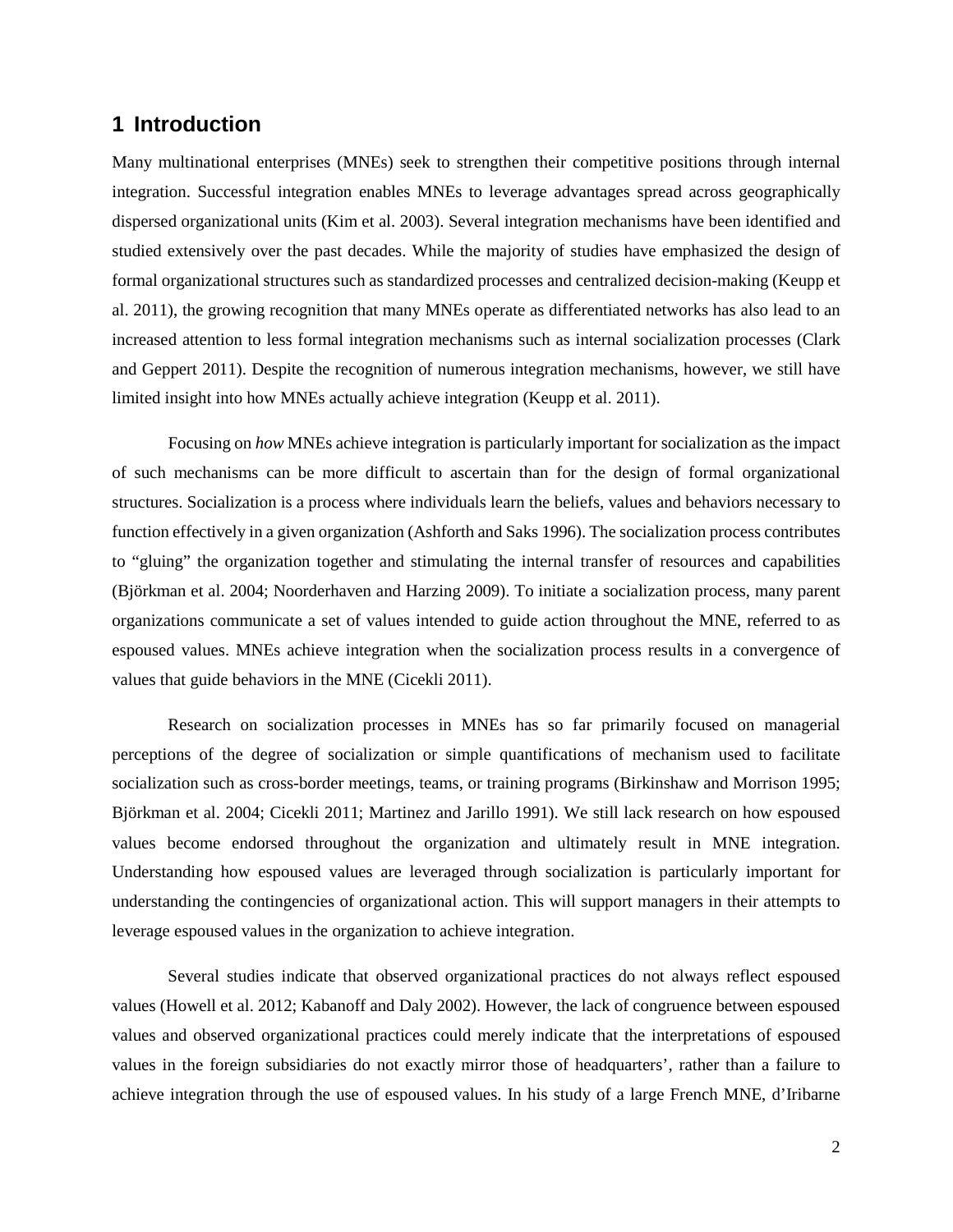found deliberate local variations in how the corporate values were communicated by the parent organization to facilitate the interpretation and implementation of corporate values in foreign subsidiaries (d'Iribarne 2012a). This suggests that local adaptations may be both desirable and necessary to enable subsidiary endorsement of corporate values. It is widely recognized in the MNE literature that foreign subsidiaries must manage the complexities of "multiple embeddedness" in their local business environments and global MNE networks (Meyer et al. 2011). Yet, with few exceptions (d'Iribarne 2012a, 2012b), most studies on MNE integration seem to approach the development of shared values without considering potential variations in how foreign subsidiaries interpret and operationalize the values in their local environments (Cicekli 2011). Furthermore, there is an inherent assumption that espoused values automatically trigger socialization processes and subsequent enactment of the values in the organization. Insights regarding how espoused values can trigger a socialization process that results in both an endorsement and enactment of these values remain grossly underexplored.

In this study, we examine if and how espoused values impact MNE integration. Through a case study of an MNE that has communicated values that its top management group perceives as "universal", we analyze how these values are interpreted by the foreign subsidiaries and influence subsequent subsidiary behavior. We thus explore if espoused values are endorsed and how the values are perceived to influence subsidiary actions.

Our study is structured as follows. First, we provide a brief overview over the literature on MNE integration. We highlight the need to gather in-depth insight into the use of espoused values intended to initiate a socialization process. We then describe our research methods before discussing the empirical data. In line with most qualitative studies, the bulk of our paper is focused on discussing our findings as well as their managerial and theoretical implications. In this later section, we address the larger issues of the contingencies and mechanisms through which values contribute to organizational action.

### **2 MNE Integration, Socialization, and the Role of Values**

Extant research on MNE integration has identified three key integration mechanisms: (1) centralization of decision-making, (2) formalization of processes and procedures, and (3) socialization (Birkinshaw and Morrison 1995; Cicekli 2011; Enright and Subramanian 2007; Ghoshal and Nohria 1989; Roth et al. 1991). Centralization entails high levels of headquarter involvement in decision-making, formalization is characterized by the establishment of common procedures and processes, and socialization is a learning process where managers and employees develop shared goals and values (Birkinshaw and Hood 1998; Ghoshal and Nohria 1993; Kim et al. 2003; Lin and Hsieh 2010; Martinez and Jarillo 1989; O'Donnell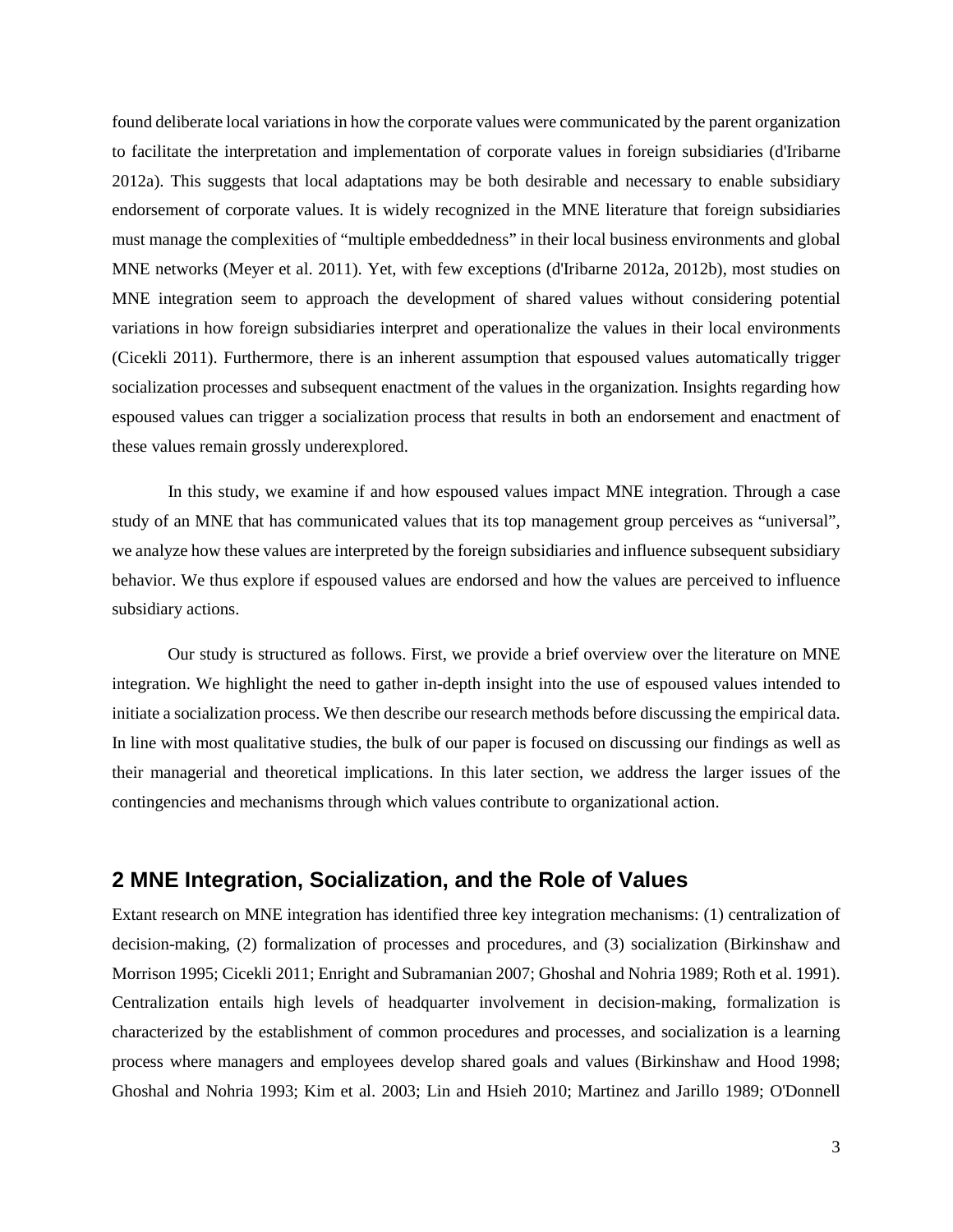2000; Roth et al. 1991). It is increasingly recognized that MNEs typically utilize multiple integration mechanism (Keupp et al. 2010). Even where socialization plays a major role, centralization and formalization mechanisms are still valuable and vice versa (Cicekli 2011). In a study of MNE postacquisition integration, Birkinshaw, Bresman and Håkanson (2000) identified that both structural (i.e. centralization and formalization) and social integration is critical for the integration process; however, these can be examined as distinct integration mechanisms.

To date, many studies have emphasized the first two integration mechanisms based on the assumption that top management choices related to decision-making authority, processes and procedures have a more direct impact on behavior in foreign subsidiaries than socialization processes (Keupp et al. 2011). Despite concerns that the outcomes of socialization processes are more uncertain, socialization processes have been identified as critical for knowledge transfer (Björkman et al. 2004; Noorderhaven and Harzing 2009) and the creation of norms and values that guide organizational action (Birkinshaw and Morrison 1995).

Since the direct impact of socialization processes on MNE integration may be seen as uncertain or difficult to identify, it is even more critical to study how MNEs can use socialization processes to achieve integration. In this paper, we refer to the outcome of a socialization process as social integration. More specifically, we define social integration as a convergence of values. These values reflect organizational members' perceptions of "how we do things" and guide their actions. Hence, social integration represents a less formal way of achieving MNE integration through a socialization process that is often used in combination with structural mechanism such as standardized processes or centralized decision-making.

A central part of socialization is the internalization of the values of the organization (Evan 1963). Values reflect that which is important and valuable to the organization, and they give direction to organizational decisions and actions (Posner 2010). The development of shared organizational values has thus been identified as central for MNE socialization (Michailova and Minbaeva 2012). Shared organizational values positively impact knowledge sharing and effectively link strategic initiatives, management practices and organizational outcomes (Gioia and Thomas 1996; Howell et al. 2012; Posner 2010). The ability to establish shared values in an MNE requires that headquarters (HQ) articulates what the organization believes in and values (Kabanoff and Daly 2002).

In this study we refer to this articulation of beliefs and values as espoused values. The espoused values are intended to guide organizational action and ensure that alternative choices are assessed based on the organization's value system (Khandelwal and Mohendra 2010). Research shows, however, that there may be discrepancies between espoused values and observed organizational practices, also referred to as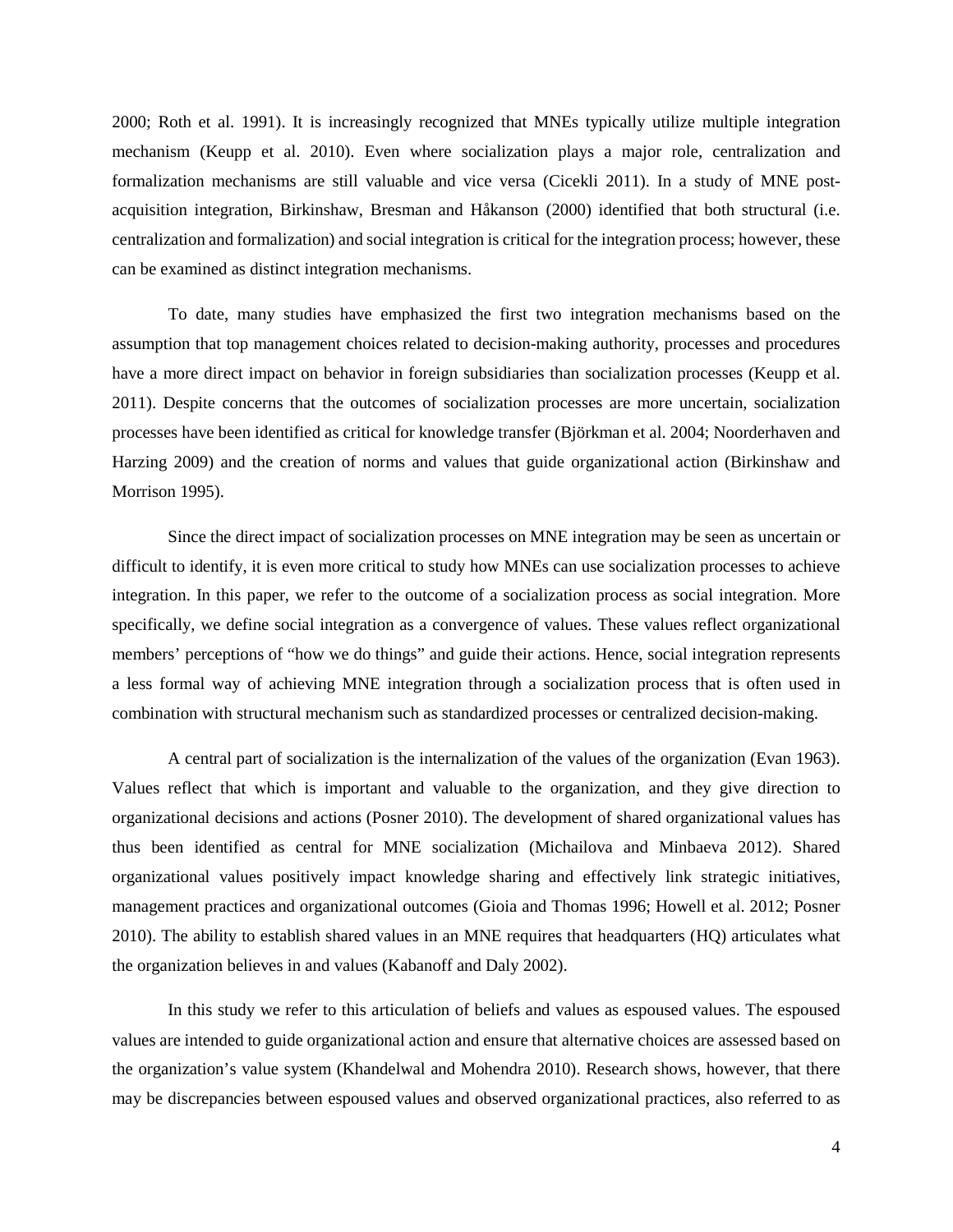enacted values (Howell et al. 2012; Khandelwal and Mohendra 2010). This suggests that the mere presence of espoused values does not automatically lead to the alignment of values and subsequent organizational action. It further emphasizes the need to examine how MNEs achieve social integration as the mere existence of espoused values may not accurately reflect the integration outcome.

Having geographically dispersed organizational units can increase the complexity as different national cultures may impact the understanding and relevance placed on certain values, particularly those related to the Western ideal of a democratic society (d'Iribarne 2012a, 2012b). This poses the question if differences in national cultures affect MNEs' abilities to use espoused values as an integrative mechanism. It is widely recognized that geographically dispersed organizational units in MNEs are often heterogeneous and face different local pressures (Birkinshaw and Morrison 1995; Björkman et al. 2004; Björkman et al. 2007; Ghoshal and Nohria 1993; Grøgaard, 2012; Kristensen and Zeitlin 2005; Nohria and Ghoshal 1994). Foreign subsidiaries struggle with the tension of "multiple embeddedness" where they need to balance their embeddedness in the MNEs' global networks with their embeddedness in host markets (Meyer et al. 2011). Studies show that cultural values (such as a focus on individual achievement or power distance) vary across country borders (Cullen et al. 2004; Hoegl et al. 2012; Hofstede, 1983). While cultural differences may indeed create challenges as organizations strive to achieve social integration (Björkman et al. 2007), the use of shared values has been recognized as an effective mechanism to "glue" networks of differentiated foreign subsidiaries together (Clark and Geppert 2011; Nohria and Ghoshal 1994; Persson 2006). National cultures are furthermore often compatible with a diverse range of values, suggesting that local adaptations of values can be successful even if they do not mirror the most common local practices (d'Iribarne 2012a, 2012b).

To date, we have limited knowledge of how complexities of socialization processes unfold in geographically dispersed organizations. We therefore focus our study on examining how headquarter espoused values are endorsed by the MNE's foreign subsidiaries and if and how such values lead to social integration by guiding actions.

#### **3 Methods**

#### 3.1 Research Design

As there is little knowledge of how espoused values are implemented and interpreted in the MNE we addressed the issue through an explorative approach where we gathered fine-grained data. We wanted to capture the views and experiences of each informant, and allow each person to use his/her own narrative to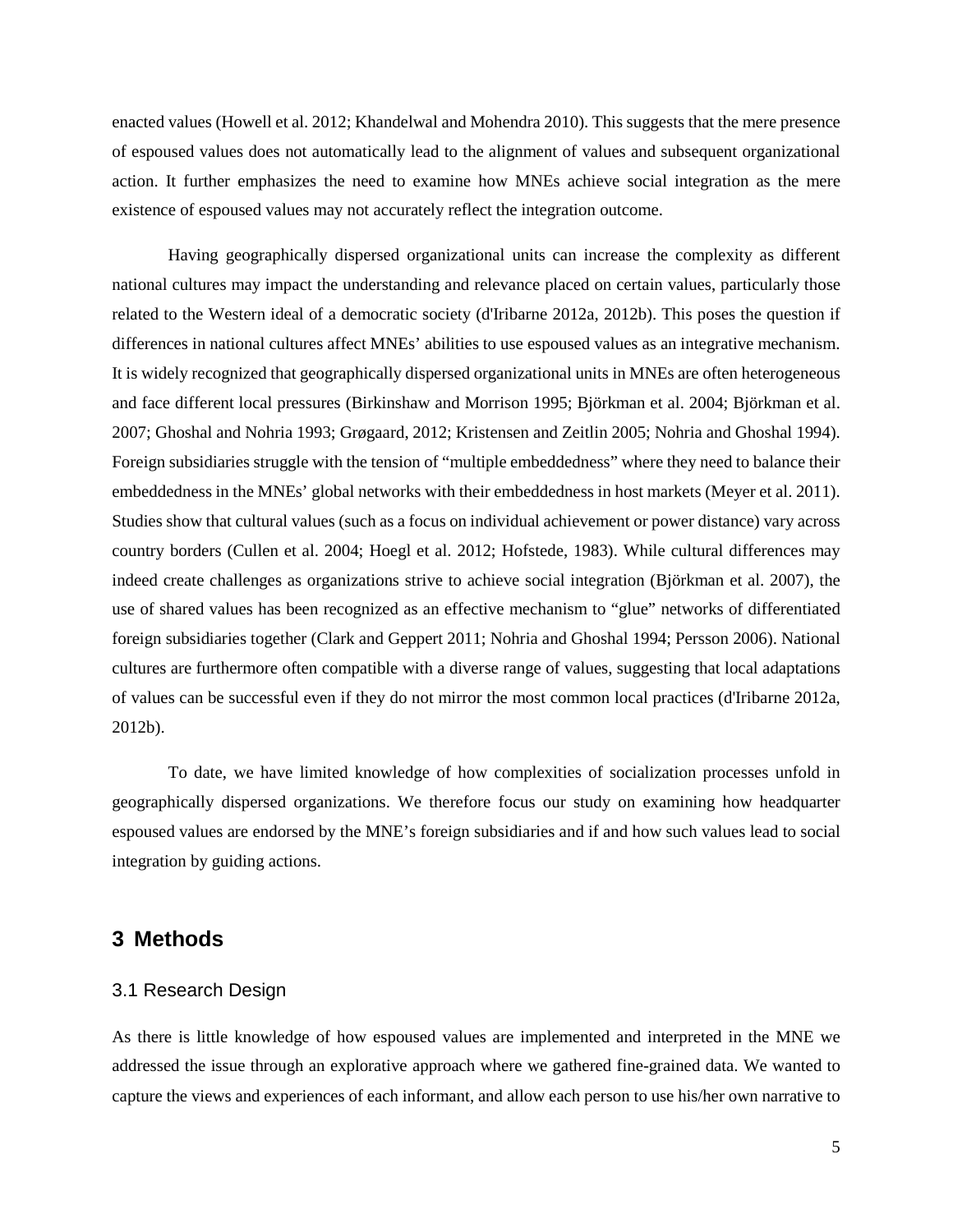describe how they interpreted the stated organizational values across foreign subsidiaries rather than compare potential differences based on pre-determined dimensions (d'Iribarne 1997). Qualitative methods are well suited to obtain fine-grained data and to capture organizational members' accounts and interpretations (Maitlis 2005). We approach social integration as values guiding behavior and therefore chose to capture how informants perceived "how things are done" and how they should behave according to the core values, rather than capturing their ability to follow through (i.e. observing how they actually go about it).

#### 3.2 Empirical Setting

The context of this study is a Norwegian multinational in the natural resource industry. The MNE has offices in several locations both nationally and internationally. Headquarters is located in Norway with foreign subsidiaries spread in 41 countries across five continents. In 2011, the MNE had total sales and total assets of 120 billion USD and 138 billion USD, respectively. The selected MNE is particularly interesting to study as it is increasingly reliant on international activities to remain competitive, yet it is still in early stages of its internationalization process. It also grew substantially through a merger with its largest national rival in 2007, with the goal of becoming a major global energy player. Major competitors in the industry rely on global integration to achieve synergies and cost efficiencies through their globally dispersed organizations, which put integration pressures on the Norwegian MNE. The MNE had an elaborate process post-merger to establish and communicate a set of core values. The values were designed to be universal and focus on the MNE as a global energy provider, with the intention of enabling global integration. Significant investments were made to communicate the values both internally and externally. These were identified through our data collection and are described in greater detail under section 4.

#### 3.3 Data Collection

The study includes several sources of data. The data collection was part of a larger research project where a team of ten researchers (including the authors) conducted over 300 formal interviews and gained access to internal documents, meetings and informal conversations (Colman et al. 2011). The main data source for analyzing if and how the MNE achieves social integration through espoused values was 49 in-depth interviews with top-managers in the headquarter organization in Norway and with employees and managers in the international operations including three foreign subsidiaries: Canada, the UK and the USA.

We focus on the 49 interviews from these specific organizational units in our analysis for a number of reasons. First, the data from the selected organizational units all focus extensively on integration across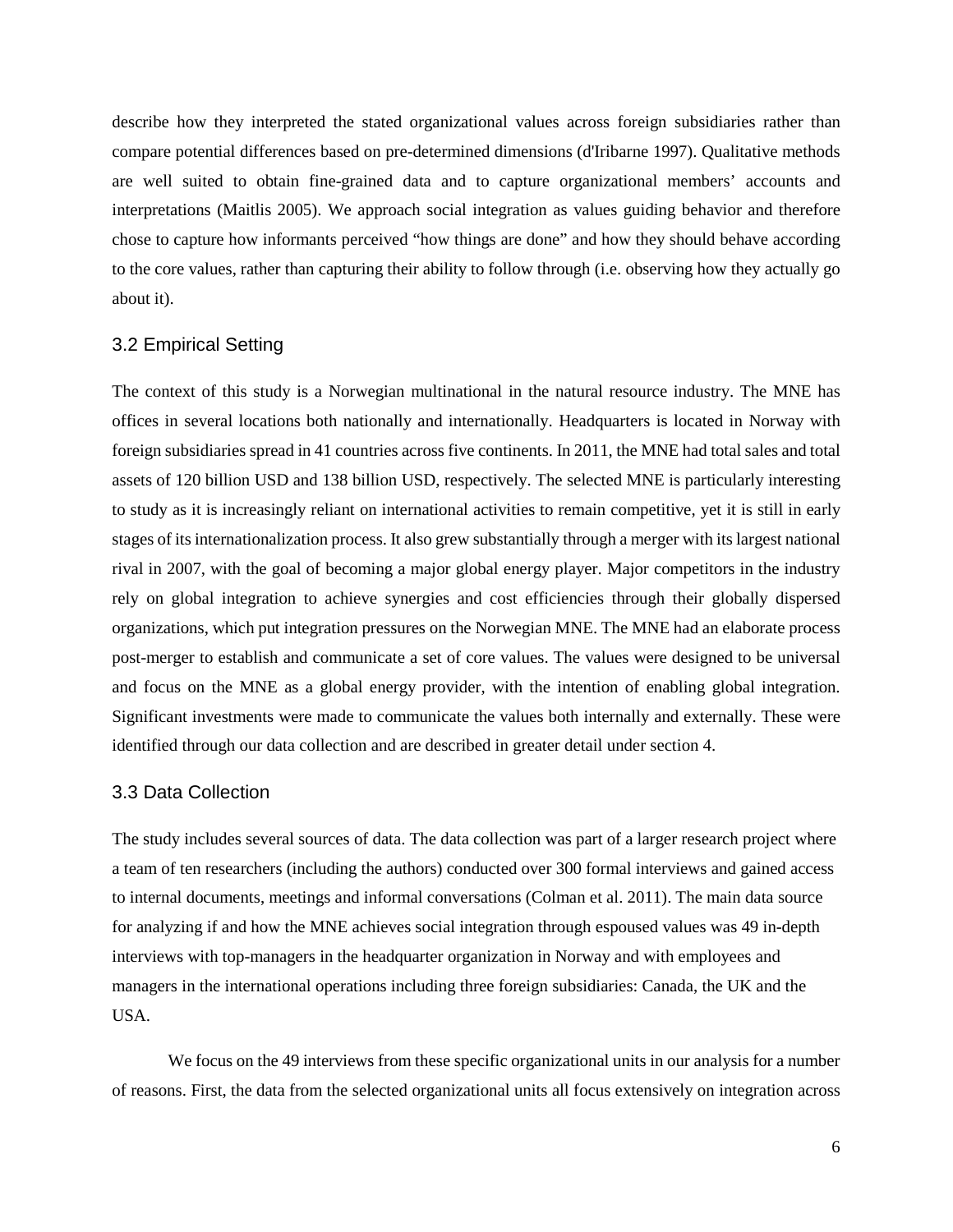geographically spread units. We have eliminated interviews from purely domestic units or those that were heavily weighted towards issues specific to the merger. Second, we were able to access informants spanning across various organizational levels in the chosen subsidiaries because we conducted these interviews on site at the foreign subsidiaries. We wanted to ensure that the data we gathered represented a variety of viewpoints (Eisenhardt and Graebner 2007). Across the three selected foreign subsidiaries, informants representing management levels constitute 31-40% of the interviews while the rest represent other employees in the local organizations. Third, we selected interviews that were conducted in the host markets to ensure that we adequately captured informants that were exposed to potential tensions of "multiple embeddedness" (Meyer et al. 2011). Hence, while the interviews conducted in other subsidiaries (both domestic and foreign) provide us with a greater understanding of the organization as a whole, we have not included them in analysis for the above mentioned reasons.

The 49 interviews were conducted in the time period of 2008-2010. We collected 13 interviews at HQ (including eight interviews with the top executives), 22 interviews in Canada, 9 interviews in the US and 5 interviews in the UK. We interviewed people at each location until we reached a point of saturation. For example, the number of informants in Canada was higher because we included nine Norwegian expatriates in our sample and wanted to ensure that we had also adequately captured the viewpoints of non-Norwegians at various levels of the organization. In comparison, we included one Norwegian expatriate among the informants in the US but no expatriates in the UK sample (although we included a British expatriate among the headquarter informants). There were, however, expatriates from the home country in all three foreign subsidiaries, suggesting that all respondents had in some way been exposed to Norwegian culture and working with Norwegians. All interviews were tape-recorded, each lasting between 1-2 hours. We also accessed results from the MNEs biannual internal employee surveys, which gave us an indication of how representative our findings from the interviews were in terms of awareness and perceptions of espoused values. Specific questions asking if employees identify with the espoused values were added to the internal employee surveys from May 2009.

#### 3.4 Capturing Data on Values

The espoused values were clearly communicated by the MNE top management both internally (e.g. internal documents and intranet) and externally (e.g. website and annual reports) and were thus easily identifiable. In the interviews we probed for information regarding the employees' perceptions of the characteristics of their subsidiary and the MNE, and the relationship between the subsidiary and the MNE in terms of decision-making, local adaptation and transfers of knowledge and resources between the subsidiaries and headquarter. Interviews were intentionally kept open, as we wanted each informant to talk about his/her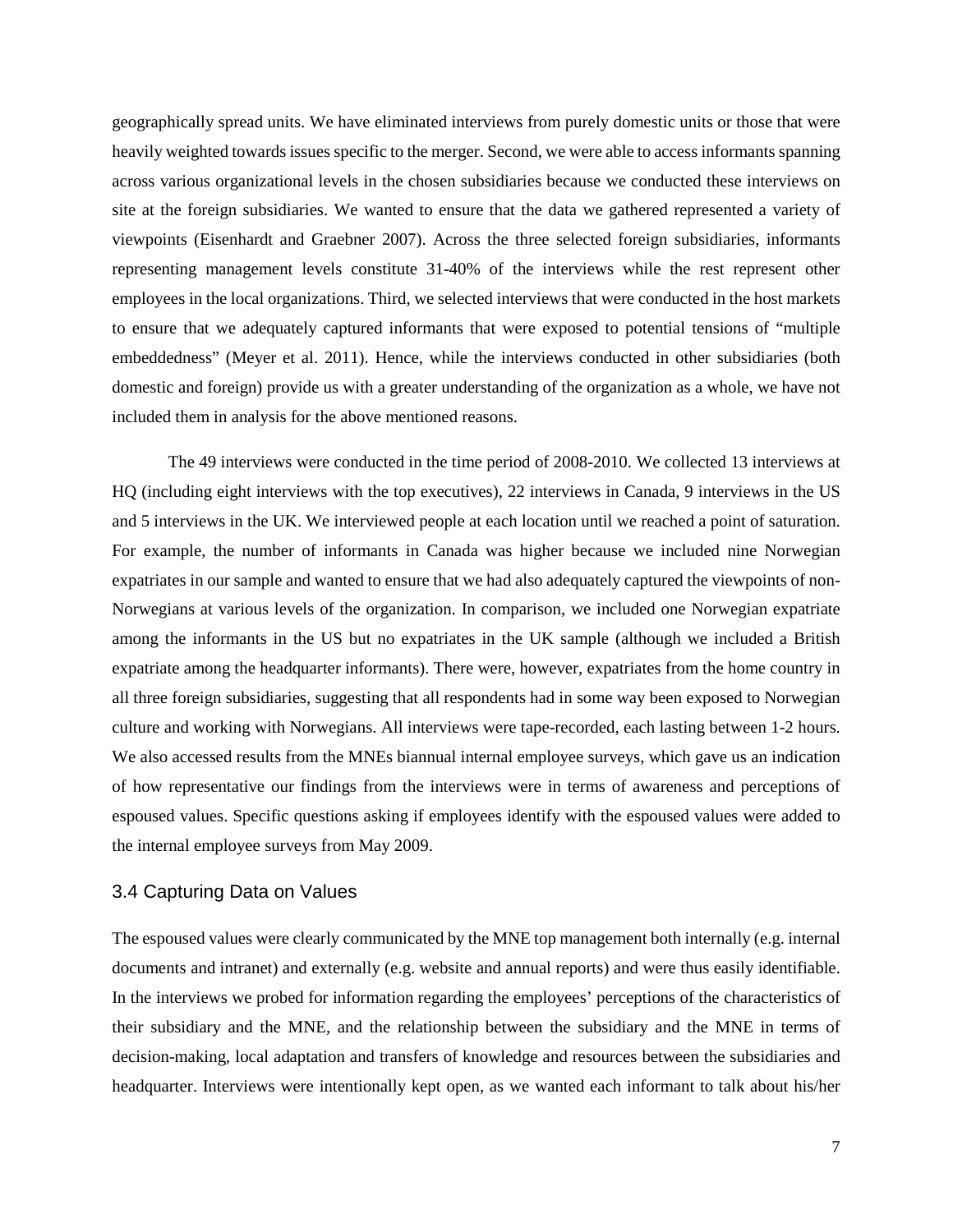work-life, perceptions of the subsidiary, the HQ and the relationship between them. Informants typically addressed values when discussing the above mentioned issues. We then followed up, or probed for such attention, to identify how the informants defined the values, how well they reflected the local organization, and how the values impacted "how we do things" in the organization. We did not directly probe for specific information on values unless the issue had not surfaced within the first hour. Follow-up questions in those (rare) instances included questions regarding the respondent's familiarity with espoused values and how the subsidiary was perceived in the local business community. The interviews were conducted in Norwegian or English, according to the preferences of the informant. We wanted to ensure the informant could utilize his or her native language when possible to increase the accuracy and authenticity (Welch and Piekkari 2006). English is the official language of the organizations international operations as well as the official language spoken in all three local subsidiary contexts, and is thus not expected to create a language barrier for informants. We also used documentary sources including published and unpublished material and documents of various kinds (annual reports, newspaper articles, intranet articles, internal documents and memos made available to the researchers).

To deal with potential researcher biases several researchers were involved in the analysis; as such we employed triangulation of analysts. The informants were reassured about the researchers' independence and the informants' anonymity in the study, and encouraged to answer as openly as possible, to void researcher bias.

#### 3.5 Data Analysis

Initially, we read all the interview transcripts several times. We went back and forth between the interviews, and condensed the raw data from the interviews into analyzable units, by creating categories with and from the interviews (Coffey and Atkinson 1996). Figure 1 shows the structure of our data.

## \*\*\* insert Figure 1 about here\*\*\*

We juxtaposed our emergent understanding of the data with existing theory (Bansal and Corley 2012). In line with previous inductive research emergent themes from our data were labeled first order themes, these were collapsed into the second order categories that again were abstracted to overarching concepts (Gioia and Thomas 1996; Van Maanen 1979). For example, first order themes of "universal characteristics of the values", "values are not exclusive to home country" and "values are applied on a worldwide basis" were collapsed into the second order category of "global values". Likewise, the first order themes of "overcoming cultural differences" and "balancing local and global" were collapsed into the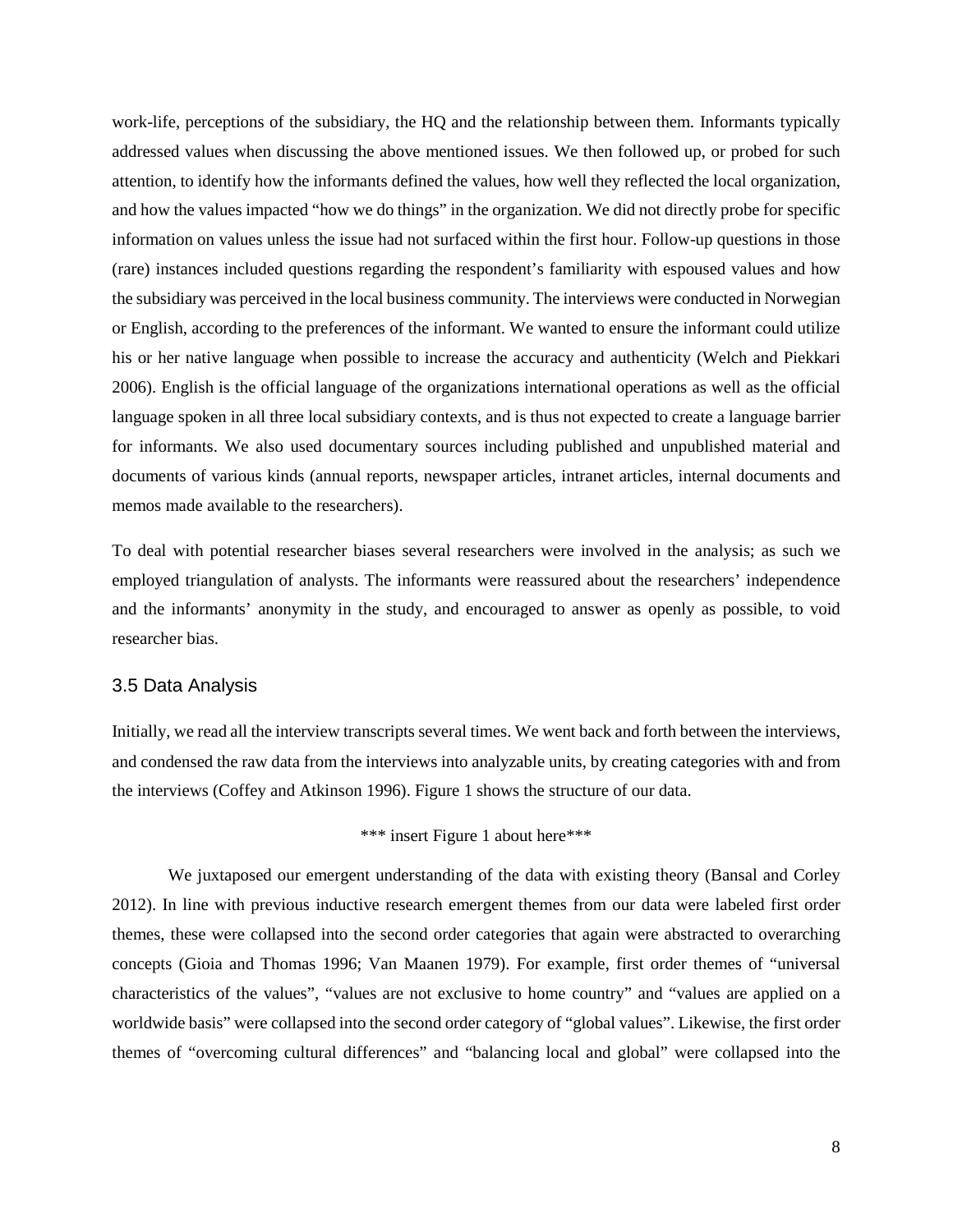second order category of "integrating values". Finally these two second order categories were abstracted to the overarching concept of espoused values.

Computer aided qualitative data analysis software (CAQDAS), Atlas Ti, was used to enhance transparency and strengthen the reliability of the data analysis (Gibbert and Ruigrok 2010; Sinkovics et al. 2008). Documentary sources and the internal employee surveys were used to verify information obtained in the interviews such as externally communicated goals and internal communication regarding the established global values.

# **4 Empirical Findings: Values, Interpretive Frames and Social Integration**

From our data, we identify four overarching concepts: 1) the espoused values of the MNE; abstracted from the issues of HQ focusing on establishing global values and overcoming cultural differences in subsidiaries 2) interpretive frames; abstracted from statements of embeddedness in cultural traits in the local context and statements of what characterizes HQ home country culture 3) endorsed values; abstracted from the issues of how the espoused values are received and appreciated in the foreign subsidiaries and 4) social integration; abstracted from the emergent themes of value-based organizational actions. Below we present these findings in more detail.

#### 4.1 Espoused Values in the MNE

As the MNE was increasing its focus on international growth and had recently gone through a major merger in the home country; it was in the process of implementing new espoused values and aligning the goals and values throughout the globally dispersed organization. International growth was communicated as the key focus area for the organization. The MNE aimed to become "a global energy provider", and it was imperative to build an organization that people could identify with regardless of geographical location, built on values central to the organization. The values were communicated extensively both internally and externally. The explicit intentions of the values were to overcome differences across host markets. Subsequently, the MNE values were designed to be universal in their formulation, reflecting values perceived by the top management to be appreciated across all countries and continents where the MNE was localized. Table 1 shows the first order themes and second order categories for the concept of espoused values.

\*\*\* insert Table 1 about here\*\*\*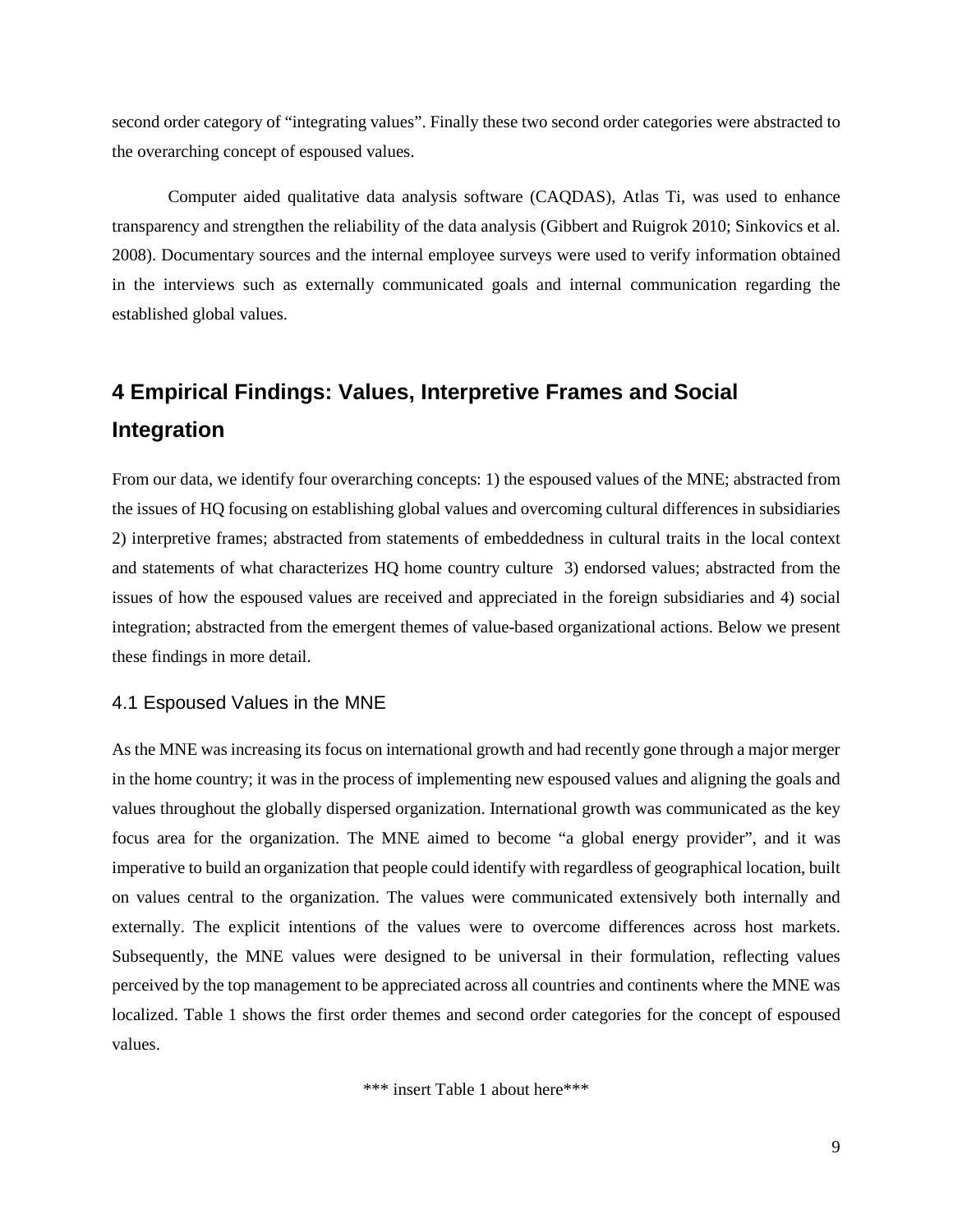#### *4.1.1 Global Values*

The MNE specifically established four core values as central for building a global organization: courageous, open, hands-on and caring. These values were seen as universal and intended to create a uniform valuebased approach to doing business globally. Headquarters focused on taking the best from the pre-merger organizations, regardless of organizational or geographical origin. The core values of the firm were emphasized by our interviewees as central for how the MNE operated. This was further confirmed by our analysis of internal and external documentary data sources. The values were explicitly communicated throughout the organization, to the point where employees found them printed on the back of their business cards and office-building access cards. The underlying message was that everyone in the organization should be reminded to "live the values". Management actively engaged in ensuring that employees "lived the values" by holding training sessions for all employees (new and old). Multiple international meetings and retreats were also arranged with the organizational values on the agenda where representatives attended from all international units. In addition, employees were financially motivated to act in accordance with the espoused values as 50% of total salary increases and bonuses were calculated based on how well the employee was perceived to "live the values". Hence, there were substantive initiatives in place to motivate and support the dissemination and implementation of the core values.

#### *4.1.2 Integrating Values*

As with many MNEs, the organization we studied faced numerous local contexts with varying degrees of cultural differences. In order to enable the MNE to become "a global energy provider", the organization based communication of "who we are" and "how we do things" on seemingly global values and a geocentric managerial mindset (Muratbekova-Touron 2008; Perlmutter 1969). In other words, the universal nature of the espoused values was expected to overcome potential local differences to the effect that all employees, regardless of geographic origin, could relate positively to the values. Although local differences were recognized, as illustrated by select quotes in Table 1, these were not seen as conflicting with the organization's espoused values. The universal characteristics of the values lead to discussions around potential needs for adaptation to subsidiary contexts rather than direct conflict with local values. This discourse around the values ensured some degree of cohesiveness across national differences.

#### 4.2 Interpretive Frames

Even though the espoused MNE values were perceived by the HQ to be universal or geocentric in their formulation, i.e. reflecting values that are recognizable and appreciated across countries and continents, our data show that they were interpreted differently in the subsidiaries. More specifically, subsidiaries' perceptions of MNE home country nationality were juxtaposed with their perceptions of their local country contexts. For instance, the MNE home country national culture was described as very focused on work-life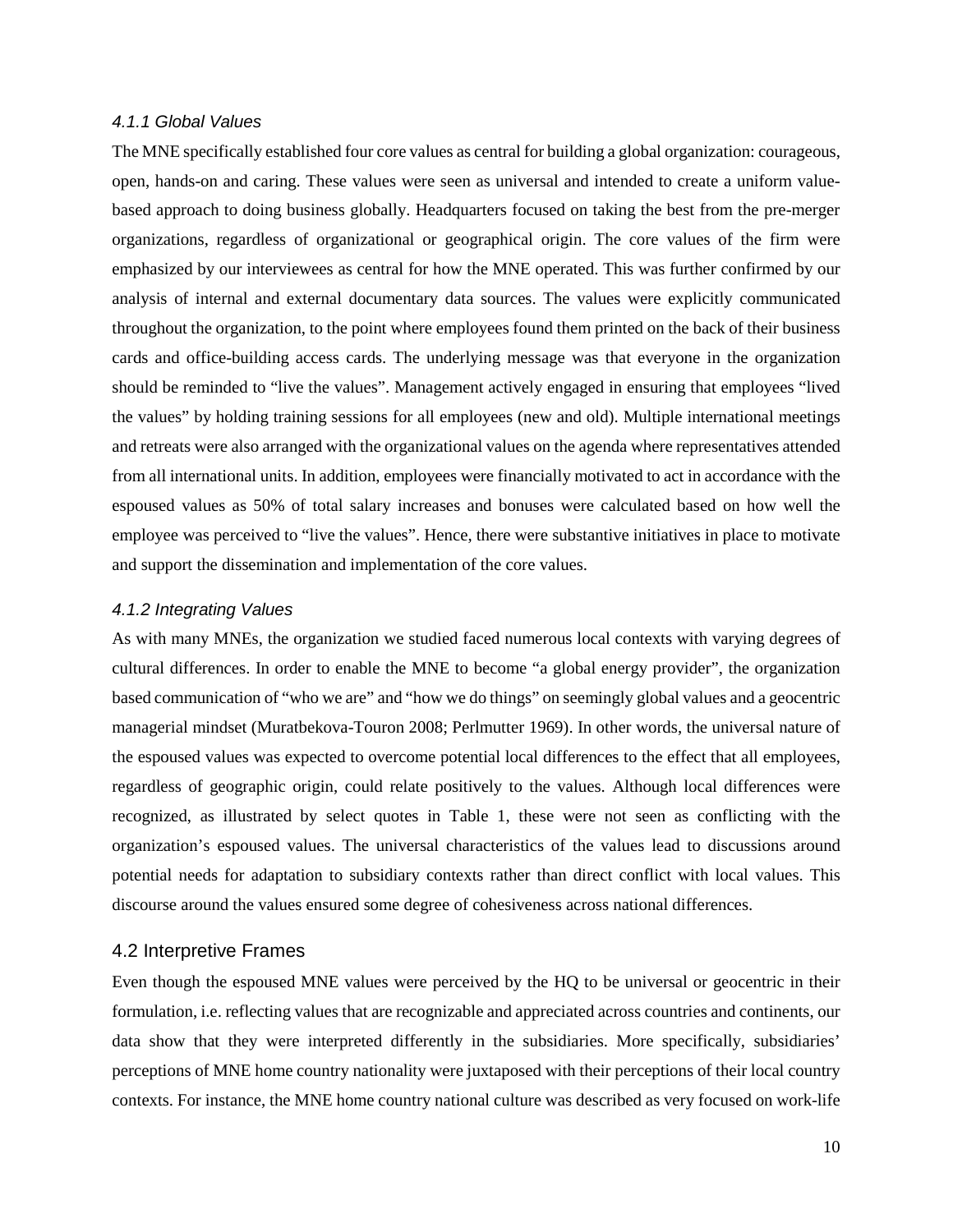balance. The foreign subsidiaries, in contrast, found this emphasis to conflict with local business cultures where too much focus on work-life balance was perceived as negative for the subsidiaries' competitiveness. The perceptions of both local and MNE home country culture thus worked as referents for an interpretive frame as subsidiaries made sense of the espoused values. We categorized these themes into local embeddedness and perceptions of HQ nationality, as shown in Table 2.

\*\*\* insert Table 2 about here\*\*\*

#### *4.2.1 Local Embeddedness*

Other companies, especially other North American energy companies were commonly used as a reference. They were described as different from "the Norwegian" MNE with clear differences between cultural traits in the local contexts and the MNE home country. The perceived differences in national cultural traits affected the foreign subsidiaries in various ways. First, the characteristics of the competitive arenas were seen to differ. Informants from all foreign subsidiaries, particularly strongly pronounced in relation to the US market, referred to the local business cultures as much more "cut-throat", fast-paced and tough. This created discussions around the interpretations of the espoused values in the local contexts. As one expatriate in the US subsidiary expressed, "they might perceive us as slightly naïve".

Informants from all three foreign subsidiaries emphasized significant differences between the local national cultures and the MNE's home country culture in terms of values that affect employees' work-life balance and management of human resources. This was often related to the core value of "caring" for employees. Cultural differences related to power distances and decision-making were also emphasized. In sum, the local national cultures in the three foreign subsidiaries were all characterized as less consensus oriented with faster decision-making. The issue of power distance surfaced when discussing decisionmaking, suggesting that competitors originating from the subsidiaries' local contexts were characterized by more hierarchical structures with greater respect for the decisions made by top managers. These cultural perceptions align with recent studies on national cultural differences where the UK, US and Canada all score higher on power distance than the Nordic home region of the MNE (Javidan et al. 2006).

#### *4.2.2 Perceptions of HQ Nationality*

Although the local contexts and "other firms" were frequently used as interpretive frames, the informants used their perceptions of Norwegian culture as a key interpretive frame when explaining the implications of the values, heavily influenced by what the subsidiary employees perceived as managerial mindsets at HQ. To illustrate, employees perceived the value of being "caring" as linked to Norwegian culture and what distinguished Norwegian culture from other countries' culture. For instance, informants from the three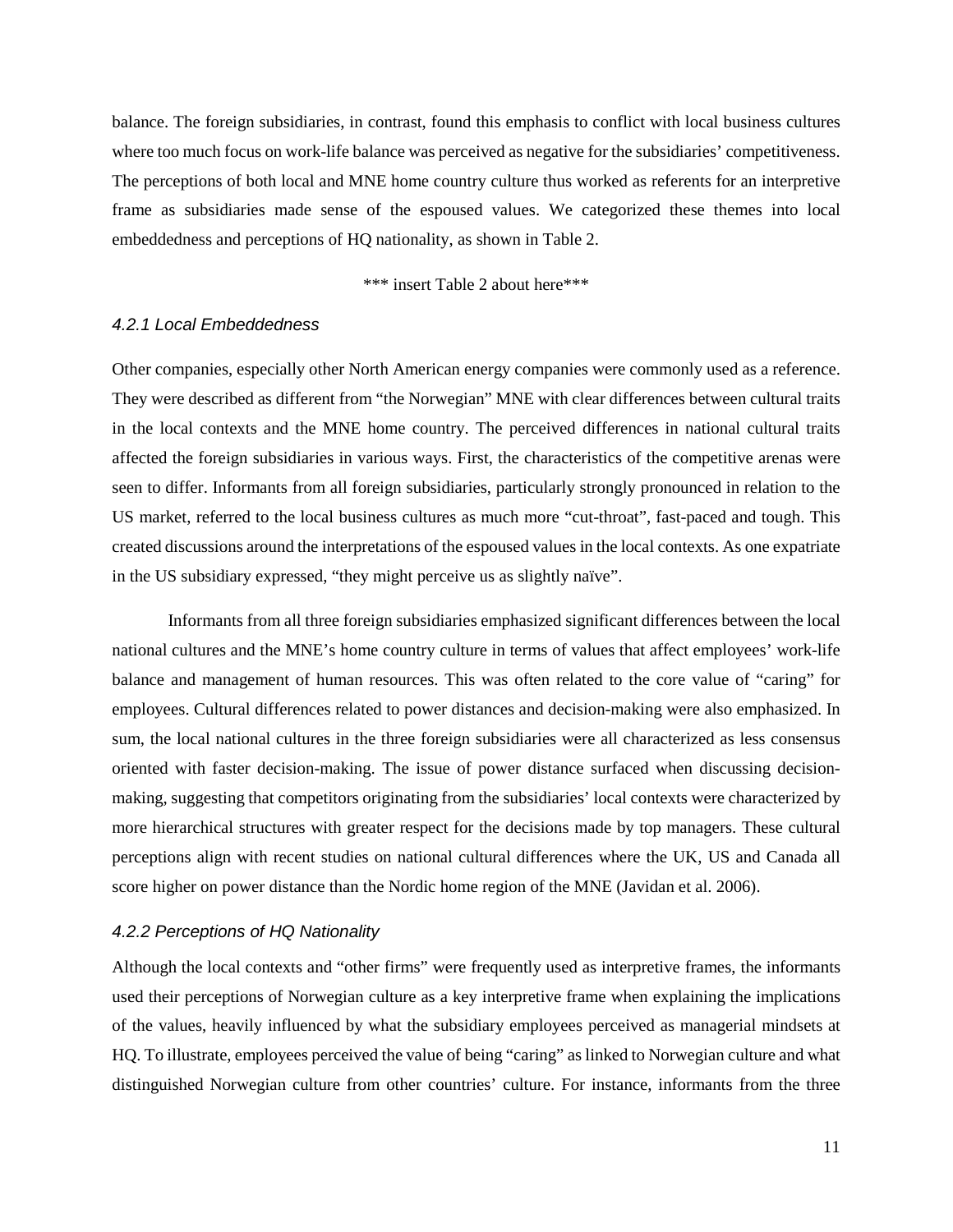foreign subsidiaries typically perceived Norwegian culture as more "caring" in contrast to the more "cutthroat" local national cultures. Similarly, "openness" was interpreted in the context of perceived Norwegian culture, emphasizing egalitarian norms where employees at all levels in the MNE are encouraged to voice their opinion. Such interpretation of "openness" reflected a distinctly Norwegian culture in foreign markets and was recognized as potentially conflicting with local business contexts where decisions were quicker and less involving of all employees.

We interestingly identified a clear discrepancy in the interviews, between how HQ home country culture was perceived by employees in foreign subsidiaries versus Norwegian nationals. This is particularly visible in the interpretation of "caring", as illustrated above from a foreign subsidiary perspective. The last quote in Table 2 illustrates a typical response from Norwegian informants which clearly differs from perceptions of the MNE home-country nationality as expressed by informants in the foreign subsidiaries. Hence, the interpretive frames in the foreign subsidiaries are based on perceptions of how the values would be interpreted the MNE's home country culture. These perceptions may not align with how headquarters, which is located in the MNE's home country, actually perceives the values.

#### 4.3 Endorsed Values

Our findings show that as the values were endorsed in the MNE, they created a shared sense of "we are a Norwegian firm". Furthermore, the values were seen as important distinguishers from competitors and as a key organizational strength for retaining personnel. We categorized these themes into value resonance and values as distinguishers, as discussed below. Table 3 shows the first order themes and second order categories for the concept of endorsed values.

\*\*\* insert Table 3 about here\*\*\*

#### *4.3.1 Value Resonance*

Despite differences in local contexts, the emphasis on values resonated throughout the organization and employees across geographical boundaries shared the same sense of working for a value-based organization. The internal employee survey supports this finding. When employees were asked if they identify with the four core values and the MNE in general, mean scores among employees within the international division averaged around 5 out of 6 points.

Interestingly, emphases on the espoused values were typically expressed through core identity claims such as "we are a value-based company" and "we are a Norwegian company". Hence, the nationality of the MNE became important for the endorsement of values. The values were explicitly endorsed in the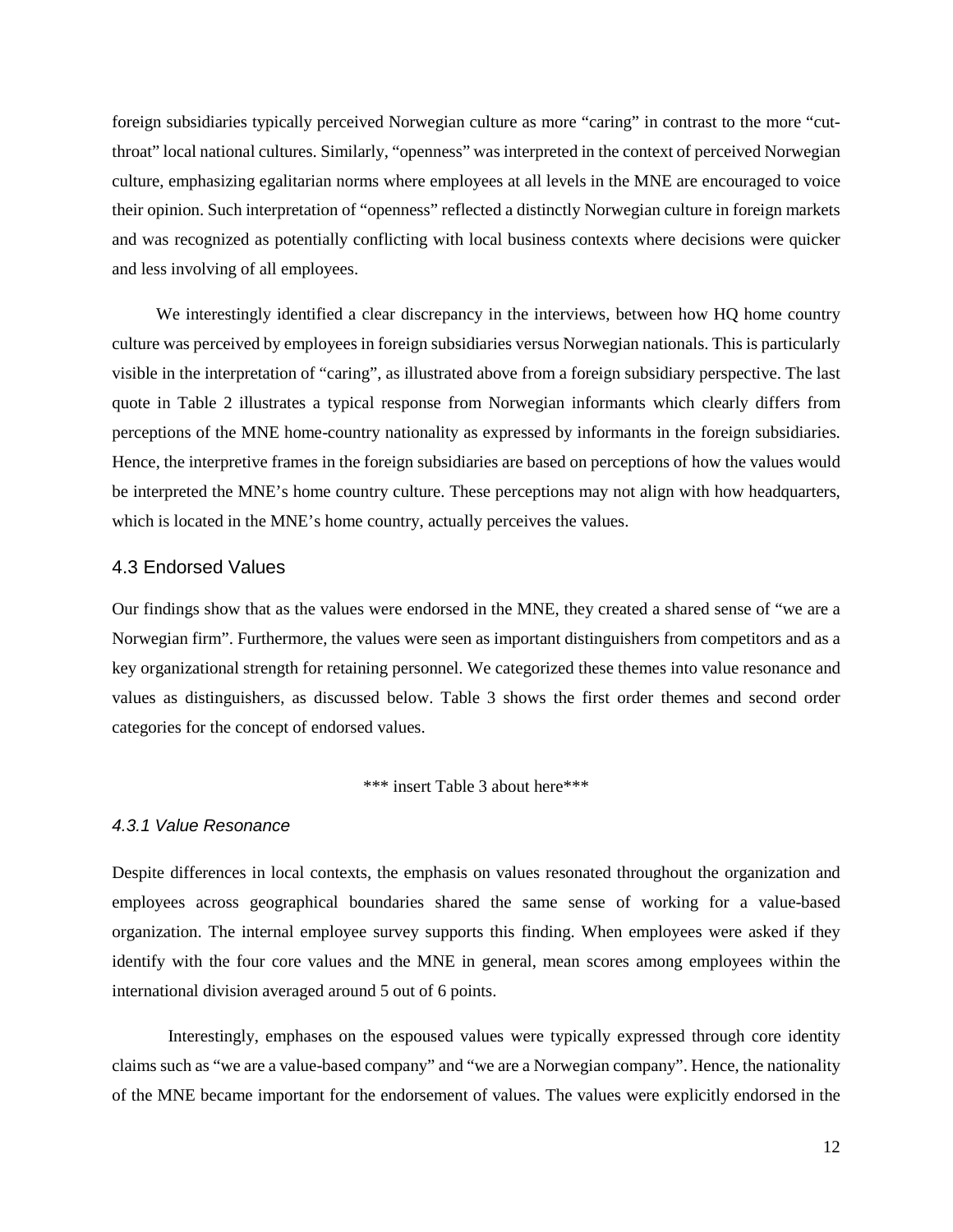foreign subsidiaries, but clearly linked to "being a Norwegian company". The exceptions to this nationality based identity claim in the foreign subsidiaries came from Norwegian expats who viewed the MNE as more "global" than their local colleagues. Although top management had established the values as "universal" to develop the firm into a "global firm", home country nationality, being "Norwegian", nevertheless became an important identity claim and referent for the foreign subsidiaries. Contrary to our expectations, differences in local context did not constrain the socialization process and the shared understanding of the MNE across national borders developed into "we are a Norwegian company".

#### *4.3.2 Values as Distinguishers*

Despite the perception of being a "Norwegian energy company" rather than a "global energy provider", the home-country nationality was not perceived as posing a threat to the foreign subsidiaries. On the contrary, it glued the organizational units together as a key dimension for differentiating the MNE from its competitors. The focus on being Norwegian provided a differentiation criteria built on strong values that geographically dispersed organizational units could embrace and identify positively with. As the representative quotes in Table 3 illustrate, informants viewed the MNE's underlying values as a positive differentiation, particularly for attracting and retaining local employees. They wanted to work for an organization where the underlying values communicated that "people matter". Informants also indicated that another benefit of the Norwegian identity was the strong environmental track record in the home country where the MNE was believed to "walk the talk" on social and environmental issues. There was coherence in the perception of being Norwegian as a differentiator from their competitors and their local context, which seemed to move beyond merely indicating if the MNE was domestically oriented or global.

#### 4.4. Social Integration

In this paper, we refer to the outcome of a socialization process as social integration. More specifically, social integration is achieved when espoused values influence actions throughout the MNE. Our findings show that descriptions of the actions of both the HQ organization and the subsidiaries are strongly embedded in their operationalization of the espoused values, suggesting social integration through a shared sense of "how we do things". Both HQ and the foreign subsidiaries perceived the organizational units as "living the values". Not only could the actions they observed be linked back to the values they described, but the values also provided imperatives for actions. As a Canadian manager explained when illustrating how important and embedded the core values were for organizational actions, "we will accept a lower rate of return in order to [ensure that we] deliver something that complies with our values". We observed this in our interviews as well through statements such as "we are a caring organization" and "we are an open organization". The values were also embedded in decision-making processes, performance evaluations and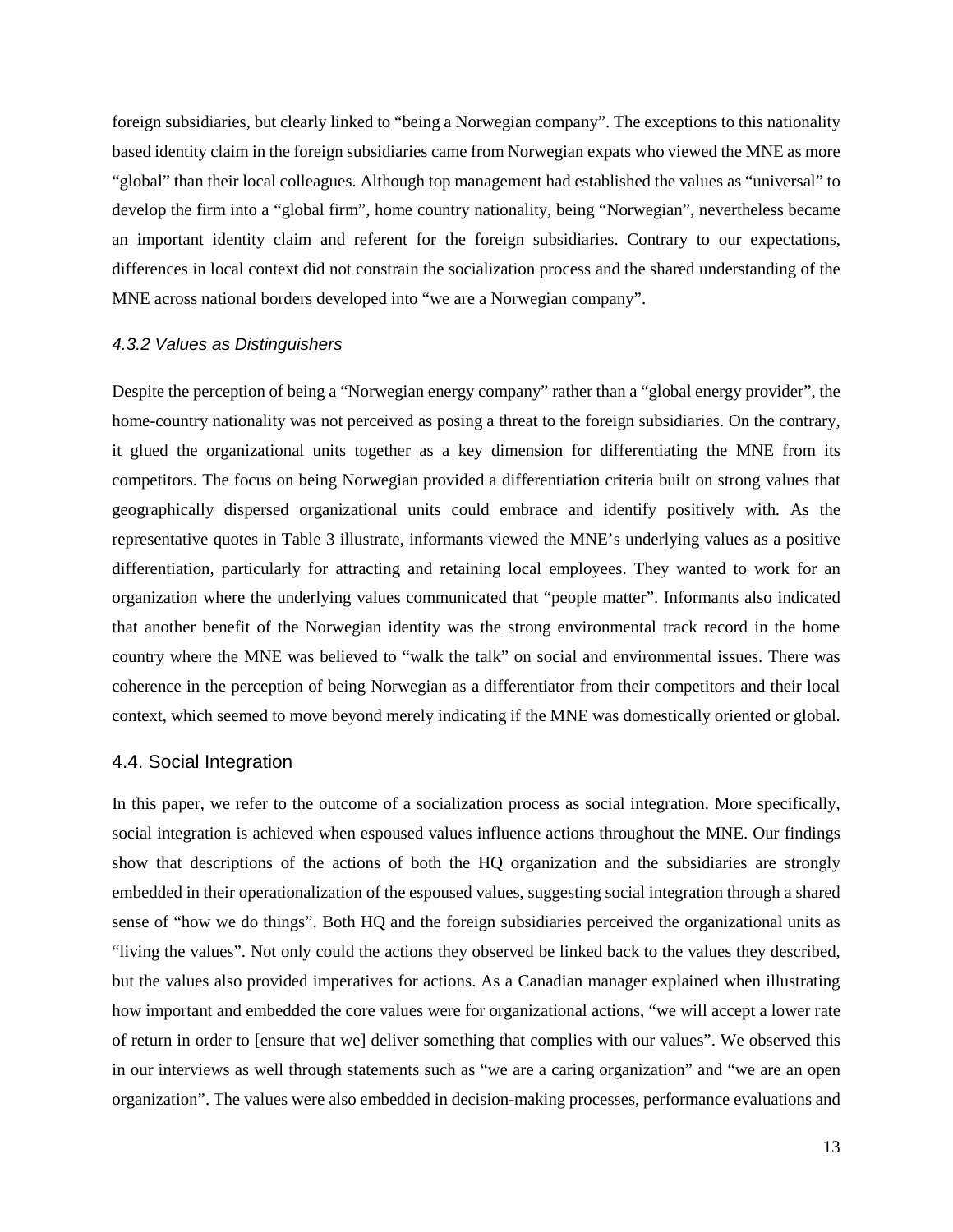general narratives of events in the organization. It is important to note that we are not assessing how well the organizational units achieve "living the values" but rather if and how the informants perceive that values guide their actions. The concept of social integration is derived from the categories of normative action and action imperatives. Table 4 shows the first order themes and second order categories for the concept of social integration.

\*\*\* insert Table 4 about here\*\*\*

#### *4.4.1 Normative Action*

Most informants referred to the espoused values when describing their perceptions of the MNE and/or local subsidiary without any probing from the researchers. We could not identify any reduced understanding of the espoused values in those interviews where we had to prompt a discussion of values. The interviews further suggest that informants perceived that managers at HQ had clear expectations of how the values should be interpreted and implemented throughout the organization. This may have contributed to the normative action. Employees in the foreign subsidiaries often tried to align their understanding of the values with how they expected HQ to interpret them, suggesting that HQ may have been signaling an ethnocentric managerial mind-set where their interpretation is based on their home-country culture (Levy et al. 2007; Perlmutter 1969). There is insufficient evidence to suggest that the managerial mindsets at HQ are indeed clearly ethnocentric and the informants at headquarters typically characterized the values as universal while questioning a need to foster the home-country nationality.

The informants at the foreign subsidiaries did frequently point, however, to the imbalance of Norwegian nationals in top management positions both at HQ and the foreign subsidiaries. As stated by a UK employee, "you`ve got this kind of ceiling, senior positions to go into, and even those that are in Norway feel that there are this glass ceiling, and not many non-Norwegians that are really making it". This perception of ethnocentric recruitment to management positions may have impacted the perception of "Norwegian" values in the MNE.

#### *4.4.2 Action Imperatives*

Our findings show that the subsidiary employees derived action imperatives from their interpretation of the espoused values. The actions values were described as providing guidelines as to acceptable and desirable behavior. For instance, caring was operationalized into "family oriented" and "we do not hire and fire". Openness was operationalized into "egalitarian decision-making" and that "everyone can voice their opinion". In other words, the espoused values were operationalized into norms and practices for behavior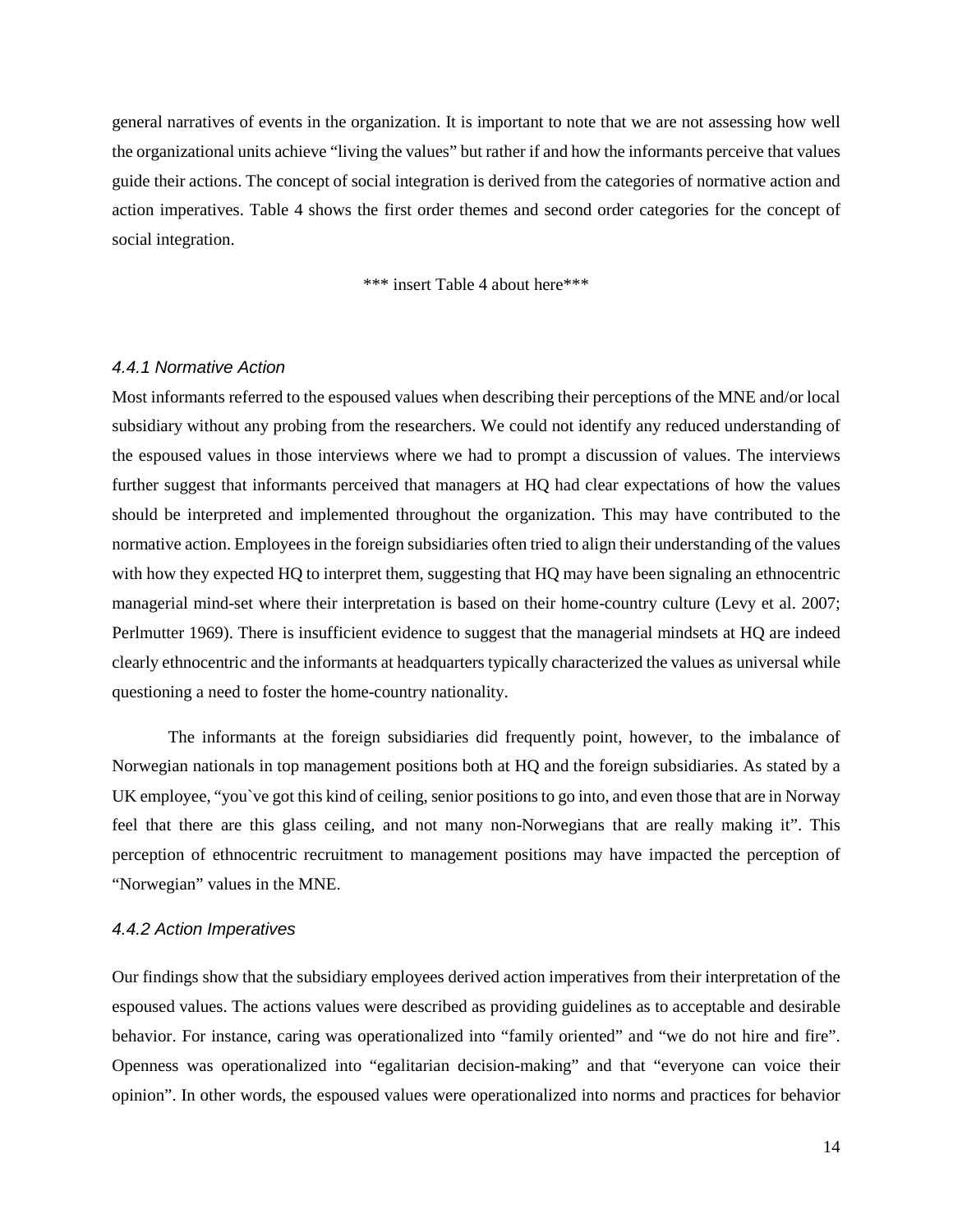that anchored the organizational practices as value-based. There was a general understanding that the values would guide organizational behavior to the extent that the company would be willing to accept lower economic returns if necessary to avoid compromising the underlying values. However, these interpretations of the espoused values did not necessarily mirror the parent organization's understanding of the values, as discussed earlier regarding the perceptions around "hiring and firing".

### **5 Discussion**

Our starting point for this study was the recognition that we lack research that provides insight *how* MNEs leverage espoused values to achieve integration. Extant research has primarily focused on individual perceptions of the degree of socialization or quantified mechanisms that are intended to trigger a socialization process (Birkinshaw and Morrison 1995; Björkman et al. 2004; Cicekli 2011; Martinez and Jarillo 1991), while questions regarding how espoused values ultimately lead to social integration remain underdeveloped. Hence, there has so far been an inherent assumption in studies on socialization in MNEs that social integration "just happens" once espoused values are in place and people in the MNE interact.

As the empirical findings detail, we examined an MNE that established a set of values with the deliberate intent of building a global value-based organization. The MNE explicitly communicated both internally and externally that the espoused values should guide organizational action throughout the geographically dispersed units. These values were described as "universal" to enable integration across different host markets. As summarized by a Canadian employee in Table 1 "We have to have a uniform basis in which we do business. That is a set of values and a set of ethics that govern how we do business all over the world". Simply put, the espoused values were the backbone for socialization in the MNE and ultimately for achieving social integration.

We argue, however, that we cannot assume that espoused values are automatically endorsed by the foreign subsidiaries. Several studies have identified discrepancies between espoused and enacted values in organizations (Howell et al. 2012; Kabanoff and Daly 2002). Furthermore, if foreign subsidiaries struggle with tensions of "multiple embeddedness" (Meyer et al. 2011), they may have difficulties acting in accordance with the espoused values, even if they endorse them. For instance, subsidiaries may endorse characteristics of values that foster egalitarian decision-making and the opportunity to voice ones opinion, but simultaneously find it difficult to implement the values in a local context that rewards faster decisionmaking processes.

The discussion of interpretive frames under the empirical findings highlights the complexities of social integration in an organization with "multiply embedded" subsidiaries. Foreign subsidiaries are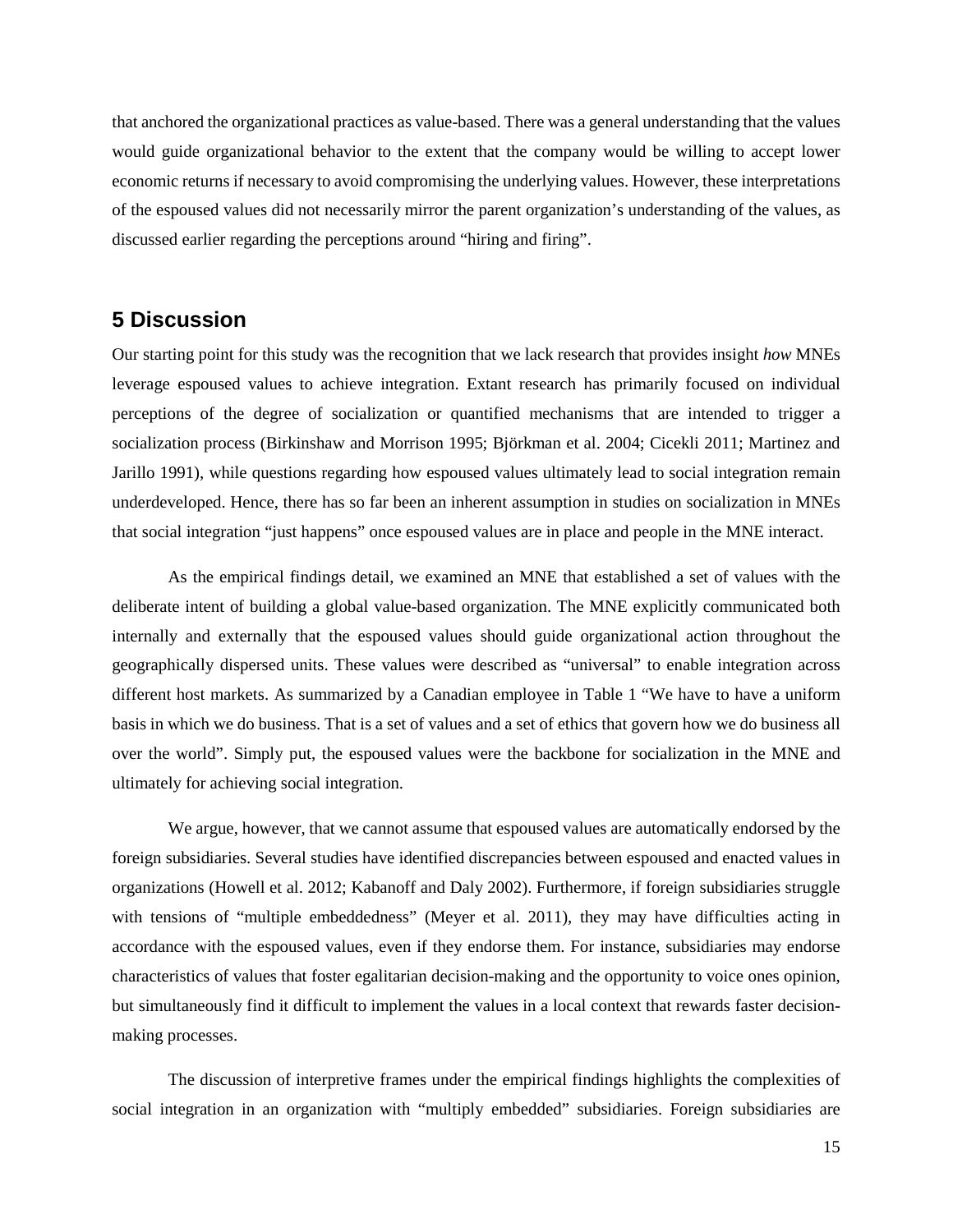embedded in local environments that may differ in terms of institutions, culture and business practices. Such differences have previously been found to impact the ability to control and coordinate foreign subsidiaries (Meyer et al. 2011). We argue that similarly, the environmental differences impact how employees in the foreign subsidiaries interpret and implement espoused values. This sensemaking can be important both to legitimize values and frame them so that they are more easily understood in the local context (Zbaracki 1998). The consequence of "multiple embeddedness" thus constrains exact replication of espoused values throughout the MNE. Although some MNEs have been found to adjust their communication of corporate values to adapt to local differences (d'Iribarne 2012a), other MNEs - such as the one we studied - assume that their espoused corporate values are "universal".

Our data reveal an ongoing juxtaposing in the foreign subsidiaries of how these "universal" values are interpreted by the parent organization versus the local context. Not only did the foreign subsidiaries interpret espoused values from the perspective of the local context but they simultaneously tried to understand how the values would be interpreted at HQ. This process was further exacerbated by the investment by HQ into training sessions, international meetings and retreats that solidified an impression of how the parent organization expected the organization to "live the values". The introduction of financial incentives to "live the values", might also have pushed the perceived need of employees in the foreign subsidiaries to not only interpret the values in accordance with their local context but try to better understand headquarter expectations. HQ thus became a critical actor in the subsidiaries' interpretive frames, resulting in the MNE home country characteristics becoming the locus of interpretation of the core values. HQ as a norm-sender contributed to the interpretation and implementation of espoused values in the foreign subsidiaries, as "Norwegian" despite the intention from HQ to focus on global values. As one HQ executive stated, "[m]aybe that is perceived as being 'Norwegian'. From my perspective, that's quite universal".

The interpretive frames lead us to question the meaning of social integration. If foreign subsidiaries make sense of espoused values through interpretive frames, and the interpretations of these values, even though they are endorsed, differ from the intentions of HQ, has the organization still achieved social integration? Similarly, are the values shared if some informants see the values as global while others connect the values to the parent organization's home country? In their study of espoused values in organizations, Kabanoff and Day (2002) emphasize that differences are not necessarily based on whether the meaning of all values are exactly the same but rather the relative importance or prominence attached to the different values. D'Iribarne (2012a) further argues that the same value can be compatible with a range of practices. Differences in the local contexts of foreign subsidiaries may thus not necessarily lead to negative tensions in relation headquarter espoused values, suggesting that values can still be shared despite the process of interpretation.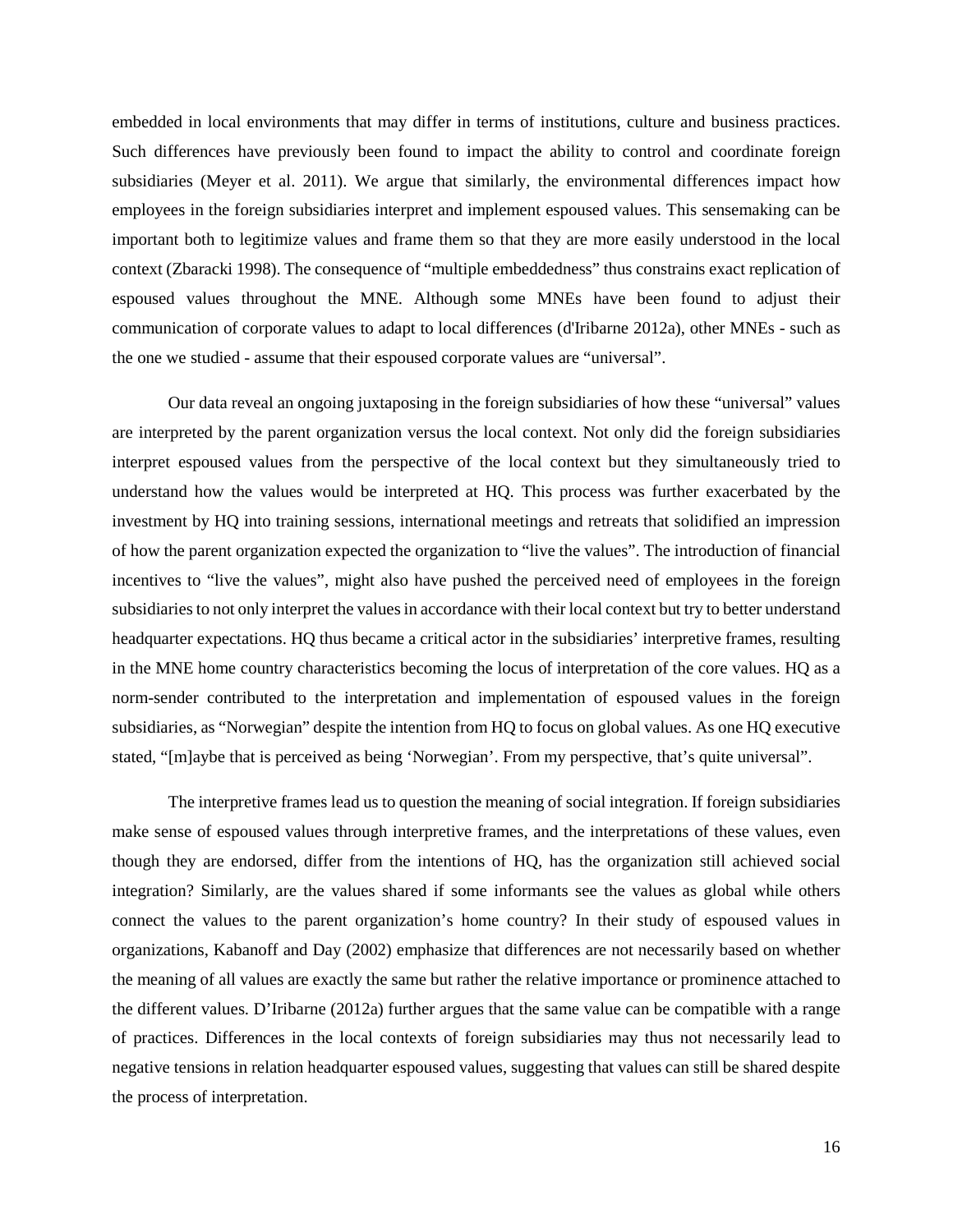The interviews with the top executives in the MNE suggest that the espoused values are intended to guide organizational action. A successful outcome of the socialization process is thus when values serve as vehicles to evaluate alternative actions. We found that the informants were unanimous in their recognition of the espoused values. Indeed, our data suggest that each employee knew the values, could recite the values, and used the values in the discourse around what characterized the MNE. Even though interpretations such as "we are a Norwegian energy company" differed from the HQ claim that "we are a global energy provider", all informants viewed the organization as a "value-based company". Despite variations in how the espoused values were interpreted and acted upon, they still provided a shared understanding of "how we do things" and "who we are" in the MNE. The values can therefore be said to be both endorsed and acted upon throughout the MNE.

Our data suggests that similarly to the transfer of other firm-specific advantages (Verbeke 2009), the internalization of espoused values also require some degree of adaptation and recombination to enable organizational action in the local contexts. It is interesting to note that although the need for internal differentiation regarding formal organizational structures and the transfer of knowledge and processes has long been recognized (Nohria and Ghoshal 1994; Rugman et al. 2011; Schmid and Kotulla 2011), socialization is still approached as a uniform process in MNEs where the nuances of social integration have not been fully recognized.

Our data does of course not allow us to examine whether the MNEs values are internalized as part of the individuals' taken-for-granted assumptions of that which is valuable (Posner 2010). Regardless of whether the values are internalized by each individual employee or not, they appear to be accepted and promoted by the employees when talking about the organization and how various actions are evaluated. Furthermore, they result in social integration through their enactment: that is they provide a guide for interpretation of ongoing actions (normative actions) and they provide cues for desirable action (action imperatives). In this manner, the employees may instrumentally and rationally "use" the values, regardless of whether they have them as deep seated assumptions. Figure 2 shows our emergent model social integration.

\*\*\* insert Figure 2 about here\*\*\*

## **6 Conclusion**

This study set out to discover the mechanisms through which MNEs achieve social integration across their subsidiaries. More specifically how MNEs leverage espoused values to guide organizational behavior. We find that the socialization process that HQ initiated through espoused values is shaped by a process of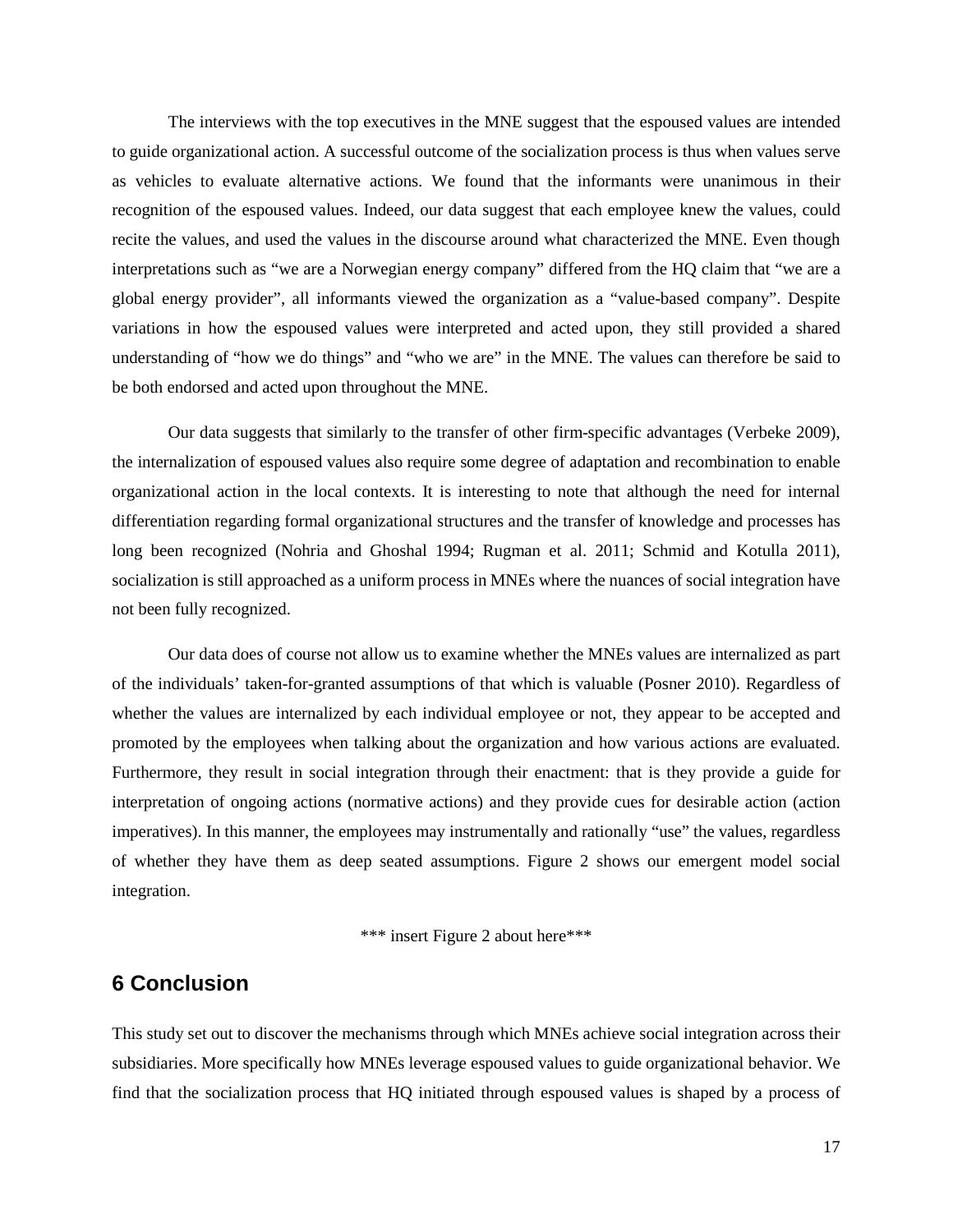interpretation in the foreign subsidiaries. Our findings illustrate the complexities of leveraging values in the MNE and how the "multiple embeddedness" of foreign subsidiaries also affects social integration. By using a case study approach, we have been able to examine the purpose of the espoused values and gain insight into how these explicit values become endorsed thorough socialization and subsequently influence organizational action.

Our study identifies the complexities of how MNEs leverage espoused values to achieve social integration. By examining how espoused values are endorsed, we identify the interpretive process organizational members engage in that subsequently results in social integration. Our findings emphasize the role of nationality as an interpretive frame shaping organizational socialization. The perceived attractive features assumed to be connected with the home country nationality, works to foster identification and feelings of belonging of organizational members across geographically dispersed locations. The concept of nationality thus "glues" the organization together and enables the development of a shared understanding of important values, in other words; the perception of "how we do things" in the MNE. We contribute to the MNE literature by identifying the influence interpretive frames have on the socialization process. The interpretive frames can serve as both facilitators and impediments to socialization efforts. Our findings show that the espoused and endorsed values are the vehicles of an interpretation process in the subsidiaries.

This study illustrates that the dynamics of social integration may be difficult to manage. Although we often seek to identify managerial tools to achieve MNE integration, aspects of socialization are more difficult to control than formal integrative mechanisms (Keupp et al. 2011). This implies that understanding not only the local context and the local cultural values of the subsidiary, but also how these cultural values interact with the perceived HQ cultural values, is critical for understanding integration. For instance, even if HQ deliberately adapts the communication of corporate values to foreign subsidiaries' local contexts (d'Iribarne 2012b), HQ has limited control over the subsidiaries' interpretive frames that may be based on perceptions of HQs relationship to the values (rather than how HQ actually communicates the values). This is in line with previous studies on cultural differences, which have emphasized that it is not the differences per se that is critical, but how these differences play out in the organizational context (Teerikangas and Very 2006). As such, by focusing solely on cultural differences or differences in values, the important dynamic process of socialization in MNEs is ignored.

Our findings also suggests that although espoused values may initially be characterized as universal or geocentric, interpretive frames based on perceptions of the characteristics of the parent organization may result in a much more prominent role of nationality than initially intended. This may be particularly relevant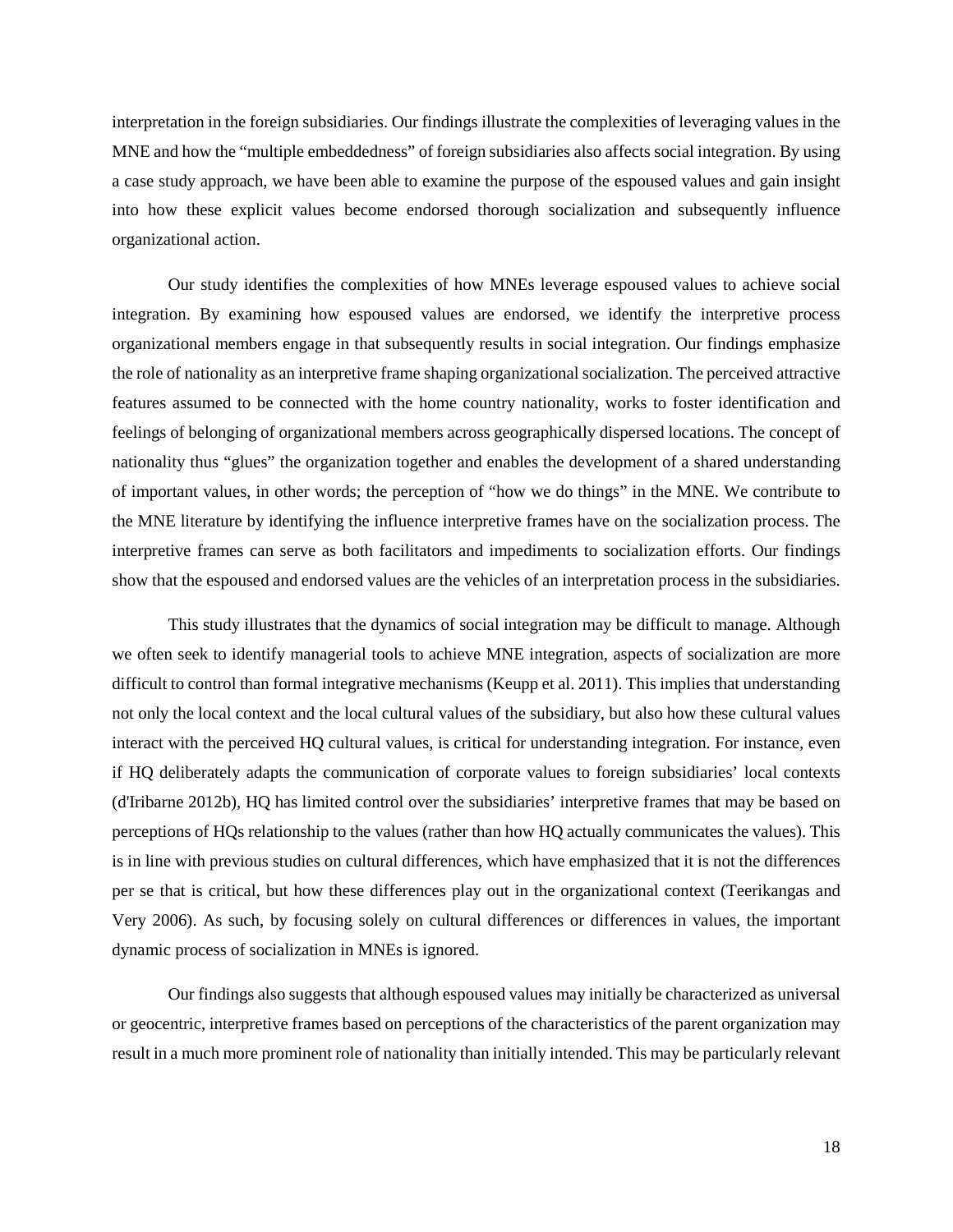for MNEs with visible home country influences such as the composition of the top management team, location of process ownership and/or influential stakeholders in the home market.

This study also has some limitations. First of all it is a case of one Norwegian MNE's implementation of values in subsidiaries located in Anglo cultures (Javidan et al. 2006); as such we cannot generalize without reservations to other contexts. However, there is no reason to suspect that the processes and mechanisms that we uncovered are not existent in other MNE subsidiary socialization and value implementation efforts. That is, it is likely that the local context and perceptions of home country characteristics work as interpretive frames in other contexts, as well. As this study is part of a larger research effort, we see that our interviews from other foreign subsidiaries such as Brazil and Indonesia suggest the same. Future research should preferably expand the geographical reach when examining the socialization process. This study is furthermore based on formal interviews with managers and employees where we may capture some of their biases. Since we focus on the implementation of espoused values, how employees interpreted these and the consequence of these values rather than stating whether the values are internalized in the individuals, this should not greatly affect our findings. However, we suggest that process studies can be valuable for future studies to observe the process of socialization and subsequent organizational action. Finally, in this study, we capture perceptions of "how we do things" rather than observing what is actually done. We chose this approach as we primarily wanted to capture the perception of social integration in the MNE rather than evaluate the effectiveness of actions and decisions. Future studies could benefit from also including observations of "how things are actually done" to examine if there are significant differences within the MNE in terms of how subsidiaries succeed in executing their interpretation of espoused values.

## **Acknowledgments**

The authors thank Alain Verbeke, Øystein Fjeldstad, the anonymous reviewers, and the participants in the MIR special issue pre-publication workshop in November 2012 for their valuable comments.

## **References**

- Ashforth, B. K., & Saks, A. M. (1996). Socialization tactics: longitudinal effects on newcomer adjustment *Academy of Management Journal, 39*(1), 149–178.
- Bansal, P., & Corley, K. (2012). Publishing in AMJ part 7: what's different about qualitative research? *Academy of Management Journal, 55*(3), 509–513.
- Birkinshaw, J., Bresman, H., & Håkanson, L. (2000). Managing the post-acquisition integration process: how the human integration and task integration processes interact to foster value creation. *Journal of Management Studies, 37*(3), 395–425.
- Birkinshaw, J., & Hood, N. (1998). Multinational subsidiary evolution: capability and charter change in foreign-owned subsidiary companies. *Academy of Management Review, 23*(4), 773–795.
- Birkinshaw, J., & Morrison, A. J. (1995). Configurations of strategy and structure in subsidiaries of multinational corporations. *Journal of International Business Studies, 26*(4), 729–753.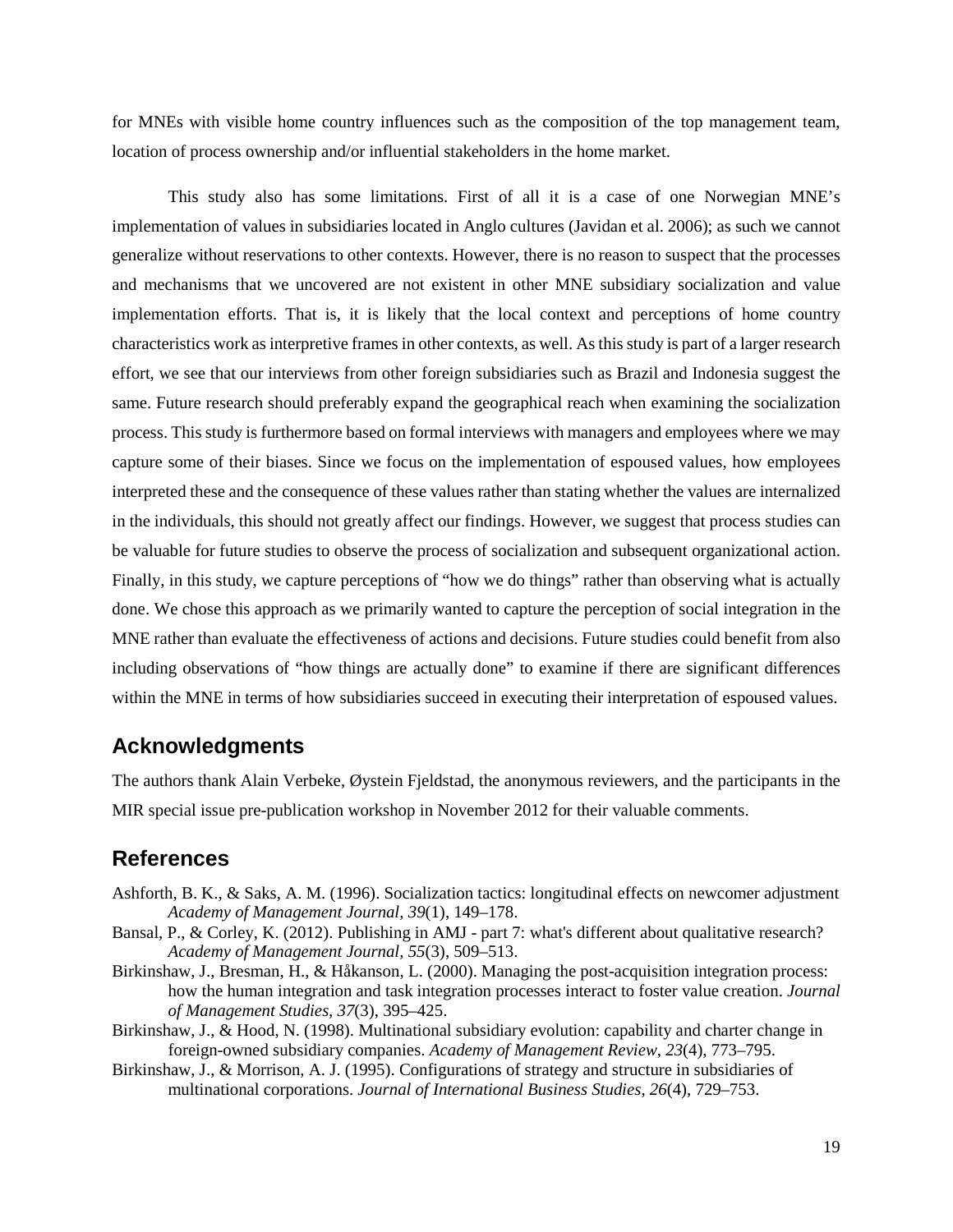- Björkman, I., Barner-Rasmussen, W., & Li, L. (2004). Managing knowledge transfer in MNCs: the impact of headquarters control mechanisms. *Journal of International Business Studies, 35*(5), 443–455.
- Björkman, I., Stahl, G. K., & Vaara, E. (2007). Cultural differences and capability transfer in cross-border acquisitions: the mediating roles of capability complementarity, absorptive capacity, and social integration. *Journal of International Business Studies, 38*(4), 658–672.
- Cicekli, E. (2011). Antecedents of normative integration in multinational companies: a conceptual model. *International Journal of Management, 28*(4), 177–183.
- Clark, E., & Geppert, M. (2011). Subsidiary integration as identity construction and institution building: a political sensemaking approach. *Journal of Management Studies, 48*(2), 395–416.
- Coffey, A., & Atkinson, P. (1996). *Making sense of qualitative data: complementary research strategies*. Thousand Oaks: Sage Publications.
- Colman, H. L., Stensaker, I. G., & Tharaldesen, J. E. (2011). *A merger of equals?* Bergen: Fagbokforlaget.
- Cullen, J. B., Parboteeah, K. P., & Hoegl, M. (2004). Cross-national differences in managers' willingness to justify ethically suspect behaviors: a test of institutional anomie theory. *Academy of Management Journal, 47*(3), 411–421.
- d'Iribarne, P. (1997). The usefulness of an ethnographic approach to the international comparison of organizations. *International Studies of Management & Organization, 26*(4), 30–47.
- d'Iribarne, P. (2012a). Cultural translation of corporate values. In M. C. Gertsen, A.-M. Søderberg, & M. Zølner (Eds.), *Global collaboration: intercultural experiences and learning*. Basingstoke: Palgrave Macmillan.
- d'Iribarne, P. (2012b). *Managing corporate values in diverse national cultures: the challenge of differences* (Vol. 19). New York: Routledge.
- Eisenhardt, K. M., & Graebner, M. E. (2007). Theory building from cases: opportunities and challenges. *Academy of Management Journal, 50*(1), 25–32.
- Enright, M. J., & Subramanian, V. (2007). An organizing framework for MNC subsidiary typologies. *Management International Review, 47*(6), 895–924.
- Evan, W. M. (1963). Peer-group interaction and organizational socialization: a study of employee turnover. *American Sociological Review, 28*(3), 436–440.
- Ghoshal, S., & Nohria, N. (1989). Internal differentiation within multinational corporations. *Strategic Management Journal, 10*(4), 323–337.
- Ghoshal, S., & Nohria, N. (1993). Horses for courses: organizational forms for multinational corporations. *Sloan Management Review, 34*(2), 23–32.
- Gibbert, M., & Ruigrok, W. (2010). The "what" and "how" of case study rigor: three strategies based on published work. *Organizational Research Methods, 13*(4), 710–737.
- Gioia, D. A., & Thomas, J. B. (1996). Identity, image, and issue interpretation: sensemaking during strategic change in academia. *Administrative Science Quarterly, 41*(3), 370–403.
- Grøgaard, B. (2012). Alignment of strategy and structure in international firms: an empirical examination. *International Business Review*, 21(3), 397-407.
- Hoegl, M., Parboteeah, K. P., & Muethel, M. (2012). Cross-national differences in managers' creativity promoting values. *Management International Review, 52*(4), 565–595.
- Hofstede, G. 1983. The cultural relativity of organizational practices and theories. *Journal of International Business Studies*, 14(2), 75-89.
- Howell, A., Kirk-Brown, A., & Cooper, B. (2012). Does congruence between espoused and enacted organizational values predict affective commitment in Australian organizations? *The International Journal of Human Resource Management, 23*(4), 731–747.
- Javidan, M., Dorfman, P. W., De Luque, M. S., & House, R. J. (2006). In the eye of the beholder: cross cultural lessons in leadership from project GLOBE. *Academy of Management Perspectives, 20*(1), 67–90.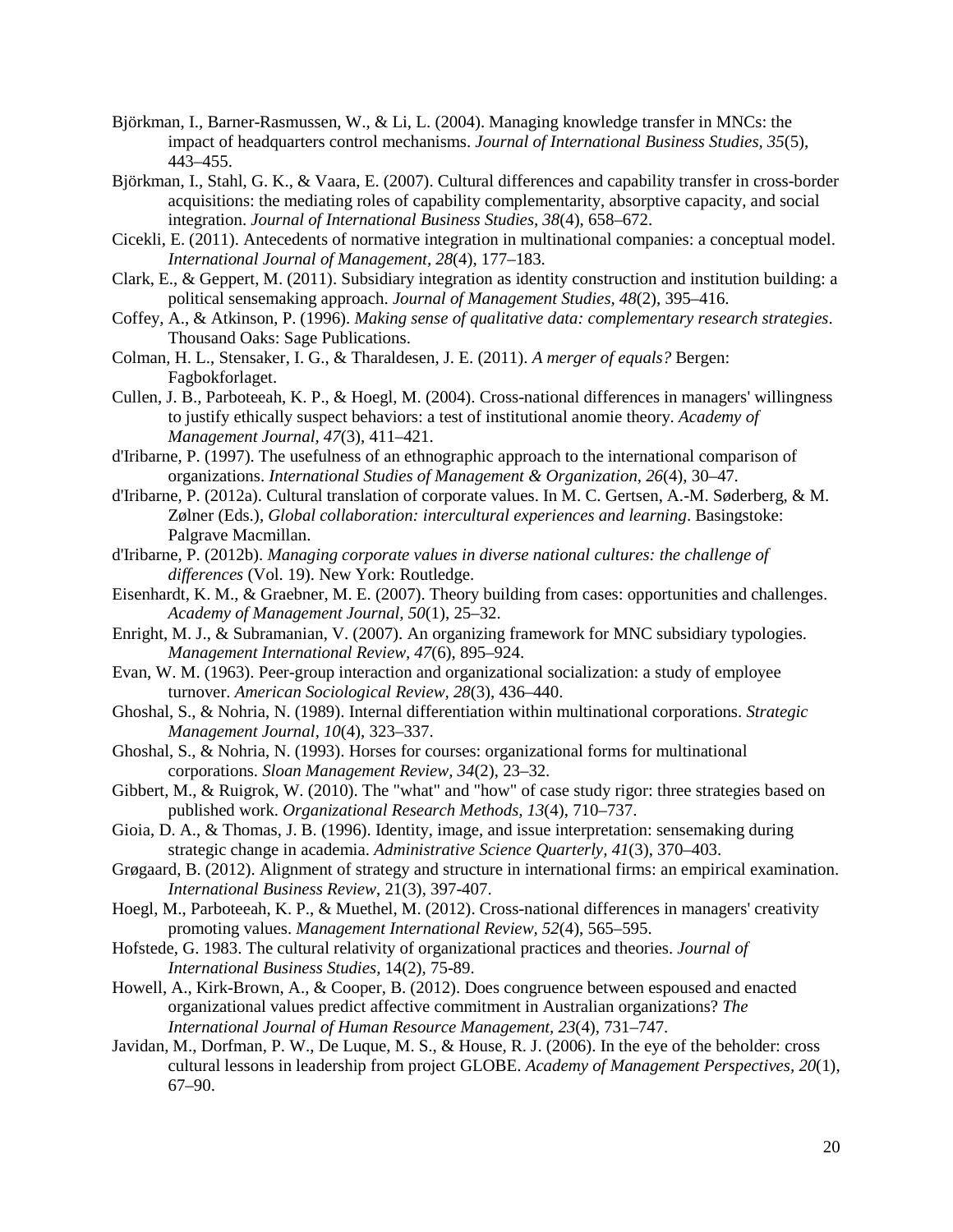- Kabanoff, B., & Daly, J. (2002). Espoused values of organisations. *Australian Journal of Management, 27*(Special Issue), 89–104.
- Keupp, M. M., Beckenbauer, A., & Gassmann, O. (2010). Enforcing intellectual property rights in weak appropriability regimes. *Management International Review, 50*(1), 109–130.
- Keupp, M. M., Palmié, M., & Gassmann, O. (2011). Achieving subsidiary integration in international innovation by managerial 'tools'. *Management International Review, 51*(2), 213–239.
- Khandelwal, K. A., & Mohendra, N. (2010). Espoused organizational values, vision, and corporate social responsibility: does it matter to organizational members? *The Journal for Decision Makers, 35*(3), 19–35.
- Kim, K., Park, J. H., & Prescott, J. E. (2003). The global integration of business functions: a study of multinational businesses in integrated global industries. *Journal of International Business Studies, 34*(4), 327–344.
- Kristensen, P. H., & Zeitlin, J. (2005). *Local players in global games*. Oxford: Oxford University Press.
- Levy, O., Beechler, S., Taylor, S., & Boyacigiller, N. A. (2007). What we talk about when we talk about 'global mindset': managerial cognition in multinational corporations. *Journal of International Business Studies, 38*(2), 231–258.
- Lin, S., & Hsieh, A. (2010). International strategy implementation: roles of subsidiaries, operational capabilities, and procedural justice. *Journal of Business Research, 63*(1), 52–59.
- Maitlis, S. (2005). The social process of organizational sensemaking. *Academy of Management Journal, 48*(1), 21–49.
- Martinez, J. I., & Jarillo, J. C. (1989). The evolution of research on coordination mechanisms in multinational corporations. *Journal of International Business Studies, 20*(3), 489–514.
- Martinez, J. I., & Jarillo, J. C. (1991). Coordination demands of international strategies. *Journal of International Business Studies, 22*(3), 429–444.
- Meyer, K. E., Mudambi, R., & Narula, R. (2011). Multinational enterprises and local contexts: the opportunities and challenges of multiple embeddedness. *Journal of Management Studies, 48*(2),  $235 - 252$ .
- Michailova, S., & Minbaeva, D. B. (2012). Organizational values and knowledge sharing in multinational corporations: the Danisco case. *International Business Review, 21*(1), 59–70.
- Muratbekova-Touron, M. (2008). From an ethnocentric to a geocentric approach to IHRM. *Cross Cultural Management, 15*(4), 335.
- Nohria, N., & Ghoshal, S. (1994). Differentiated fit and shared values: alternatives for managing headquarters-subsidiary relations. *Strategic Management Journal, 15*(6), 491–502.
- Noorderhaven, N., & Harzing, A. W. (2009). Knowledge-sharing and social interaction within MNEs. *Journal of International Business Studies, 40*(5), 719–741.
- O'Donnell, S. W. (2000). Managing foreign subsidiaries: agents of headquarters, or an interdependent network? *Strategic Management Journal, 21*(5), 525–548.
- Perlmutter, H. V. (1969). The tortuous evolution of the multinational corporation. *Colombia Journal of World Business, 4*(1), 9–18.
- Persson, M. (2006). The impact of operational structure, lateral integrative mechanisms and control mechanisms on intra-MNE knowledge transfer. *International Business Review, 15*(5), 547–569.
- Posner, B. (2010). Another look at the impact of personal and organizational values congruency. *Journal of Business Ethics, 97*(4), 535–541.
- Roth, K., Schweiger, D. M., & Morrison, A. J. (1991). Global strategy implementation at the business unit level: operational capabilities and administrative mechanisms. *Journal of International Business Studies, 22*(3), 369–402.
- Rugman, A. M., Verbeke, A., & Nguyen, Q. T. K. (2011). Fifty years of international business theory and beyond. *Management International Review, 51*(6), 755–786.
- Schmid, S., & Kotulla, T. (2011). 50 years of research on international standardization and adaptation: from a systematic literature analysis to a theoretical framework. *International Business Review, 20*(5), 491–507.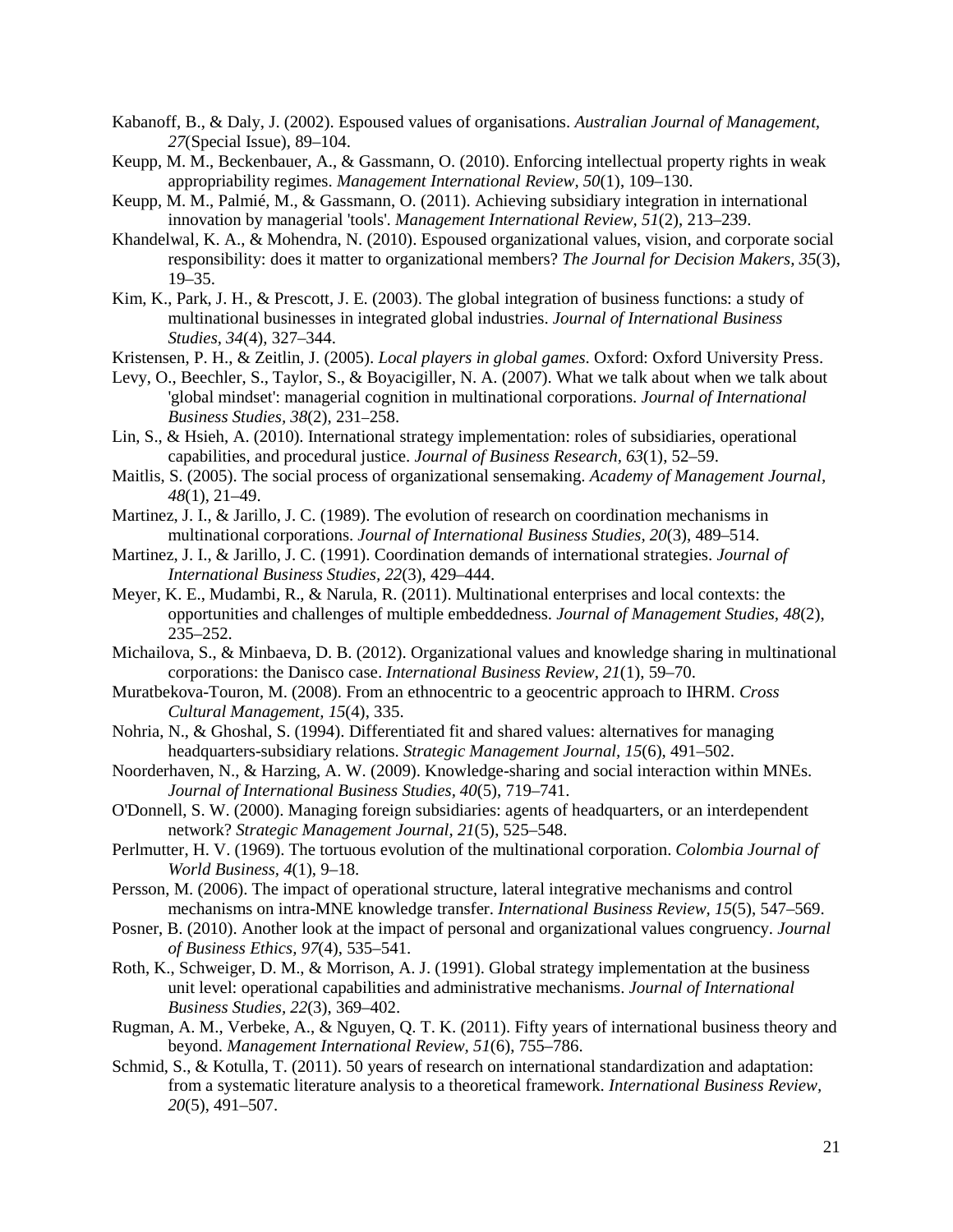- Sinkovics, R. R., Penz, E., & Ghauri, P. N. (2008). Enhancing the trustworthiness of qualitative research in international business. *Management International Review, 48*(6), 689–714.
- Teerikangas, S., & Very, P. (2006). The culture–performance relationship in M&A: from yes/no to how. *British Journal of Management, 17*, S31–S48.
- Van Maanen, J. (1979). The fact of fiction in organizational ethnography. *Administrative Science Quarterly, 24*(4), 539–550.
- Welch, C., & Piekkari, R. (2006). Crossing language boundaries: qualitative interviewing in international business. *Management International Review, 46*(4), 417–437.
- Verbeke, A. (2009). *International business strategy: rethinking the foundations of global corporate success*. Cambridge: Cambridge University Press.
- Zbaracki, M. J. (1998). The rhetoric and reality of total quality management. *Administrative Science Quarterly, 43*(3), 602–636.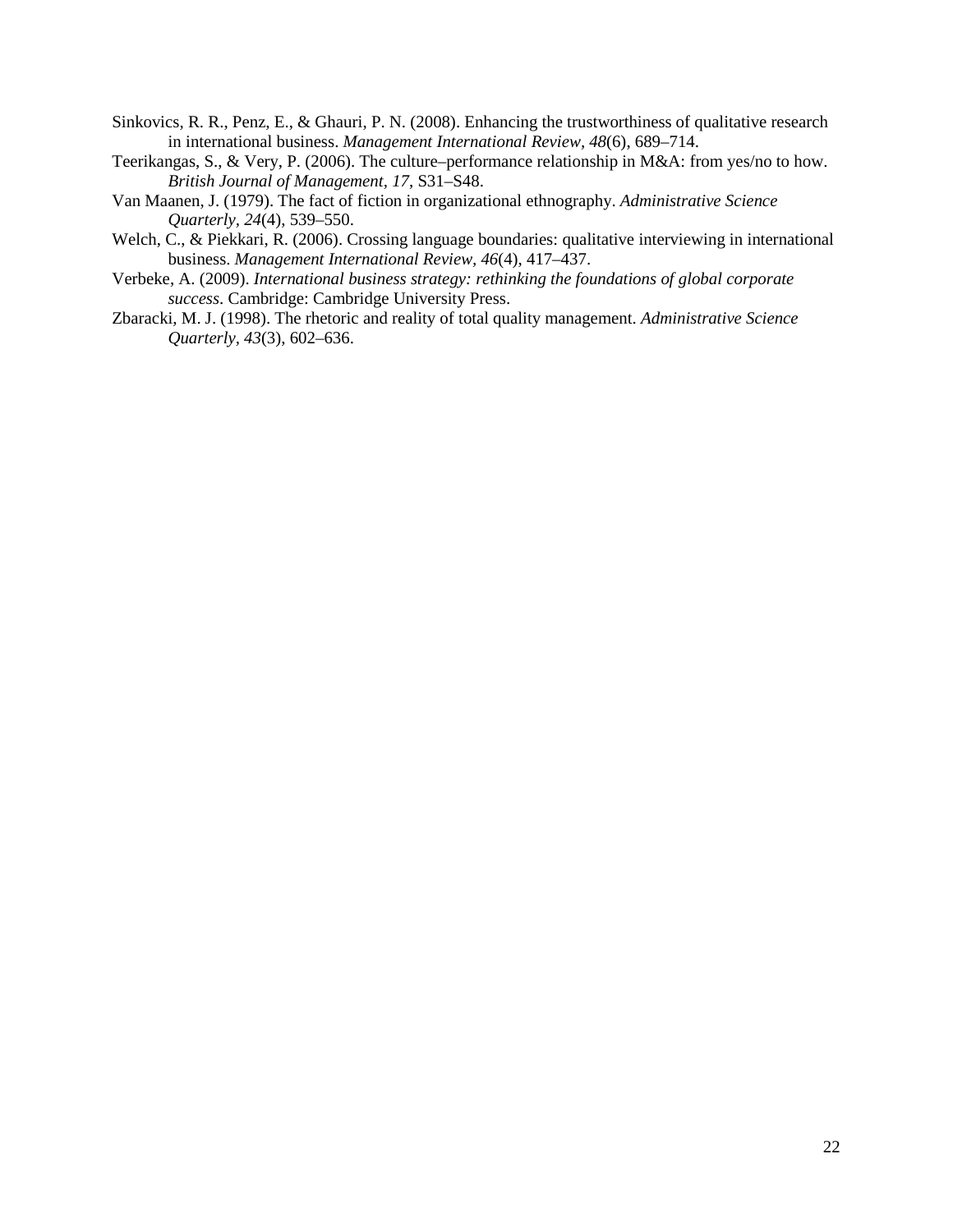## **Table 1:** Espoused values

| Second order                 | <b>First order</b>                                                                                                                                               | <b>Exemplifying quotes</b>                                                                                                                                                                                                                                                                                                                                                                                                                                                                                                                                                                                                                                                                                                                                                                                                                                                                                                                                                                                                                          |
|------------------------------|------------------------------------------------------------------------------------------------------------------------------------------------------------------|-----------------------------------------------------------------------------------------------------------------------------------------------------------------------------------------------------------------------------------------------------------------------------------------------------------------------------------------------------------------------------------------------------------------------------------------------------------------------------------------------------------------------------------------------------------------------------------------------------------------------------------------------------------------------------------------------------------------------------------------------------------------------------------------------------------------------------------------------------------------------------------------------------------------------------------------------------------------------------------------------------------------------------------------------------|
| categories                   | themes                                                                                                                                                           |                                                                                                                                                                                                                                                                                                                                                                                                                                                                                                                                                                                                                                                                                                                                                                                                                                                                                                                                                                                                                                                     |
| <b>Global values</b>         | HQ focusing on<br>establishing<br>universal values<br>that are not<br>exclusive to the<br>home country.<br>The values are<br>applied on a<br>worldwide<br>basis. | "I believe the values can be considered universal, as they should be" HQ Executive<br>"We have been through a lot with the [x] case and [y] case and the lawyer that was here which initiated many<br>internal processes. It is obvious that these experiences increased our focus on ethics, and our underlying values. It<br>is not as the values are not followed because people are evil; it is a question of awareness and understanding. I<br>would be very surprised if at least 90% of the employees [previously] did not have a high awareness of the values<br>and their significance." HQ Executive<br>"We have some core values and ethical guidelines that we don't breach. We don't take short-cuts. Our management<br>is very clear there. The right way, not the quick and easy way." Local employee USA<br>"We have to have a uniform basis in which we do business. That is a set of values and a set of ethics that govern<br>how we do business all over the world" Local employee Canada                                       |
| <b>Integrating</b><br>values | Overcoming<br>cultural<br>differences in<br>subsidiaries<br>through values.<br><b>Balancing</b> local<br>and global<br>demands.                                  | "As a general idea, when people get upset in our culture it often boils down to dollars and cents. It's not as bad as<br>in the US, but they've come up with a plan that makes it a really good place to work, not only the compensation,<br>but also the social values that have been implemented" Local employee Canada<br>"In many situations, you may feel isolated without established guidelines and procedures. You then have to make<br>decisions that are aligned with the corporate demands, in terms of values and other aggregate expectations that we<br>have in this organization. People are aware of this. It is important" HQ Executive<br>"It's the organizational principles and it's how you treat people and living our values and all of that stuff is not<br>problematic from a local practice perspective. There obviously are some local things that are different and the<br>compensation is set up as different but we can still manage to do it in accordance with the overarching principles"<br>Local employee Canada |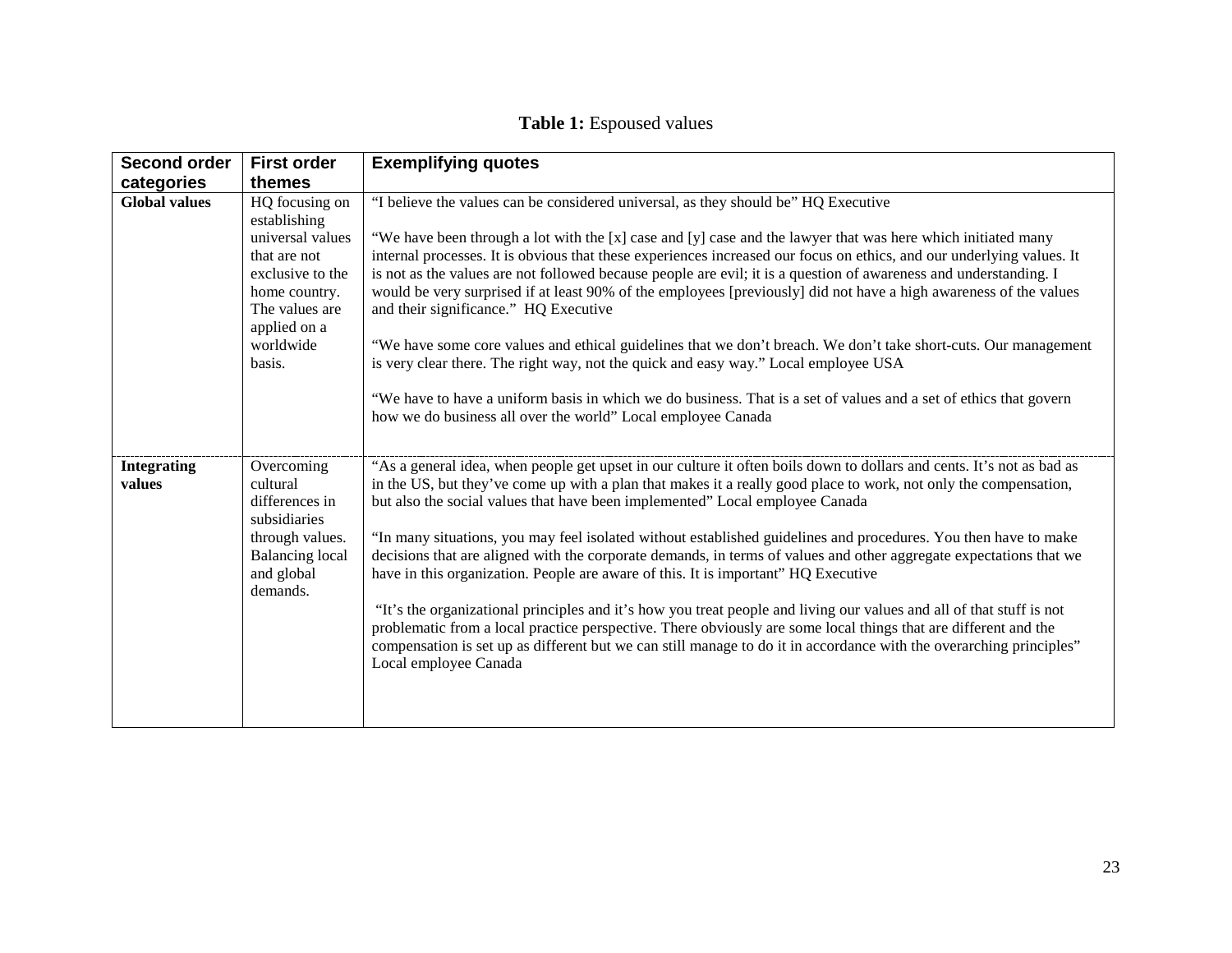| <b>Second order</b>   | <b>First order</b>                                                                            | <b>Exemplifying quotes</b>                                                                                                                                                                                                                                                                                                                                                                                                                                                                                                                                                                                                                                                                                                           |
|-----------------------|-----------------------------------------------------------------------------------------------|--------------------------------------------------------------------------------------------------------------------------------------------------------------------------------------------------------------------------------------------------------------------------------------------------------------------------------------------------------------------------------------------------------------------------------------------------------------------------------------------------------------------------------------------------------------------------------------------------------------------------------------------------------------------------------------------------------------------------------------|
| categories            | themes                                                                                        |                                                                                                                                                                                                                                                                                                                                                                                                                                                                                                                                                                                                                                                                                                                                      |
| Local<br>embeddedness | Statements of<br>national cultural<br>traits and a need<br>to understand<br>the local context | "They are generally used to situations where the boss is God, and you can't contradict him, so respect for authority<br>is much greater in AmericaCulture is all, and you need to realize that the Americans are in a very different society<br>to Norway" Manager, USA<br>"You might be in a meeting and sort of half past three in Norway, and you've got some interesting things to do, and<br>the meeting will go on, and then at four o'clock, four or five of them would just get up, fold their books, and walk                                                                                                                                                                                                               |
|                       |                                                                                               | out, with no explanation at all, but it's four o'clock, and they're going home. They wouldn't think of staying on and<br>say it's all right, you know we got half an hour they've got kids to pick up from childcare, they have other<br>commitments, and they come first, the family comes first. In the UK, if you did thatgot up and said 'five o'clock,<br>I'm going home', it would be frowned upon. It would be 'God, what's he doing, he's not a company man'. So that's<br>a big difference" Local employee UK                                                                                                                                                                                                               |
|                       |                                                                                               | "It is still that core culture here that you like to say that my word is my bond. It's interesting, it's one of the cultural<br>differences I've observed and laughed a little bit about. Here in Canada, if you say 'I've got a friend who can solve<br>this problem for us' or 'I've got a friend who can bring this expertise to the table, let me talk to my friend' that means<br>I've got someone who is ethical and trustworthy and I can vouch for. So this is a person you really want to do<br>business with. With Norwegian ears, that is like "oh – corruption!" Local employee Canada                                                                                                                                   |
|                       |                                                                                               | "I think in the American culture people tend to expect the decision maker to be able to make a decision quickly.<br>They expect to come in and see a leader who can make decisions fast. But in Norway people are very consensus<br>driven and don't do it that way, and tend to involve a lot of people to make a decision" Manager, USA                                                                                                                                                                                                                                                                                                                                                                                            |
|                       |                                                                                               | "We will try to negotiate win-win solutions, and we often will succeed. On the other hand, there are friendly people<br>in the [US market] that will screw you if they can, and it is almost accepted: You are my friend, but I have to screw<br>you. And that's the sort of environment, and once you understand that, and live with it, it's OK, but that means you<br>have no choice but to behave according to that set of rules, and it is a very commercial set of rules, they're different<br>than anything that [the MNE] has experienced before, I'm pretty confident. I think that has been good for the<br>company, because that sort of competitor tough edge can be brought back and used in other places" Manager, USA |
| <b>Perceptions of</b> | Statements of                                                                                 | "We do have a very Norwegian culture in that, I don't think we are as 'cut-throat' like some of the other companies"                                                                                                                                                                                                                                                                                                                                                                                                                                                                                                                                                                                                                 |
| <b>HQ</b> nationality | what                                                                                          | Local employee UK                                                                                                                                                                                                                                                                                                                                                                                                                                                                                                                                                                                                                                                                                                                    |
|                       | characterizes                                                                                 |                                                                                                                                                                                                                                                                                                                                                                                                                                                                                                                                                                                                                                                                                                                                      |
|                       | HQ home                                                                                       | "I suppose it does not have this "hire and fire" culture as major competitors have, then particularly in Norway, you                                                                                                                                                                                                                                                                                                                                                                                                                                                                                                                                                                                                                 |
|                       | country culture<br>and the                                                                    | know with the unions and everything, the security and job stability" Local employee UK                                                                                                                                                                                                                                                                                                                                                                                                                                                                                                                                                                                                                                               |
|                       | importance of                                                                                 |                                                                                                                                                                                                                                                                                                                                                                                                                                                                                                                                                                                                                                                                                                                                      |

**Table 2:** Interpretive frames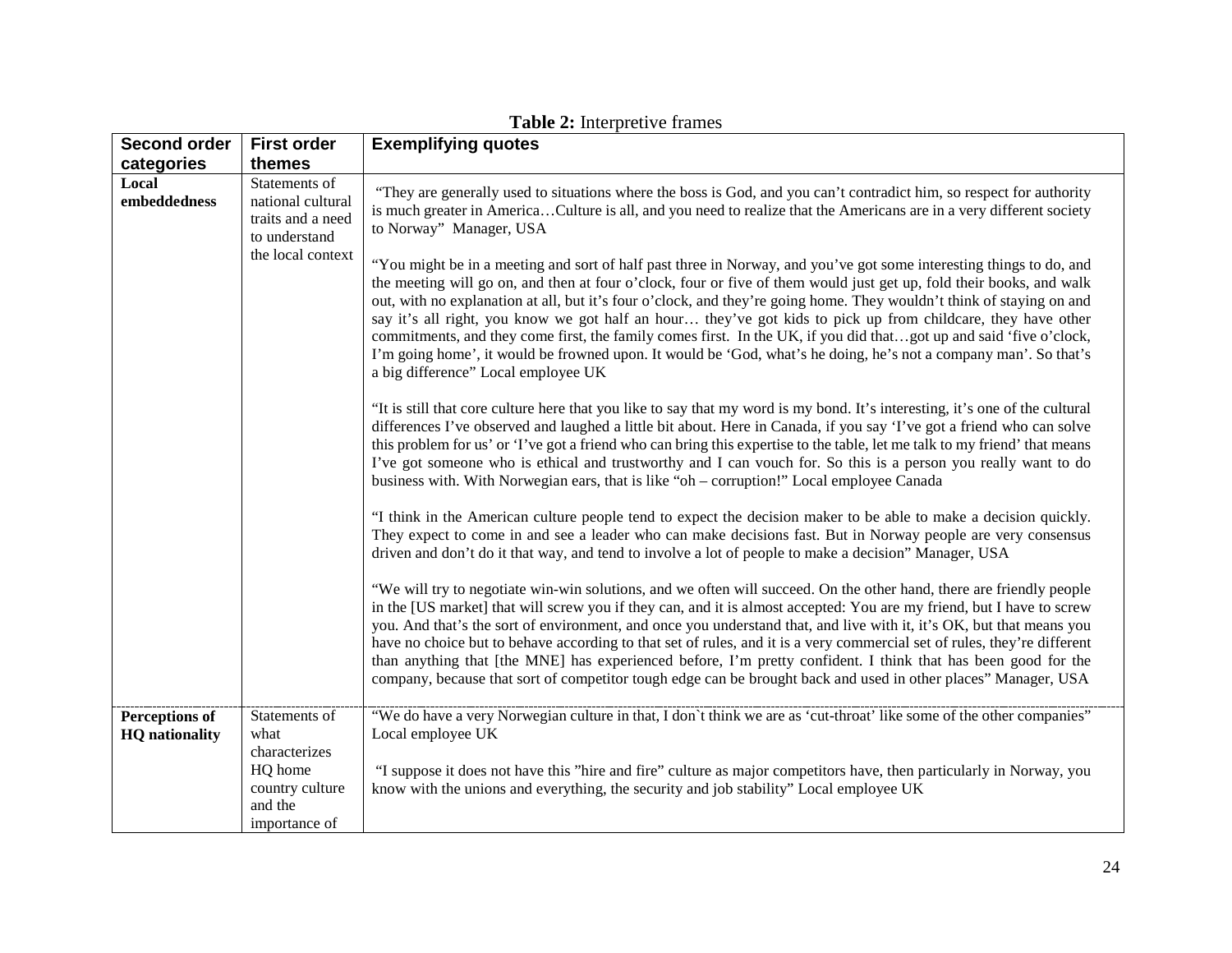| home country<br>nationality | "I think other companies would have been more ruthless whereas I think it is good old Norwegian to have 'let's<br>see if we can have a nice compromise' Local employee UK                                                                                                                                                                                                                                                                                                                                                                   |
|-----------------------------|---------------------------------------------------------------------------------------------------------------------------------------------------------------------------------------------------------------------------------------------------------------------------------------------------------------------------------------------------------------------------------------------------------------------------------------------------------------------------------------------------------------------------------------------|
|                             | "There is something embedded in the Norwegian way of cooperating, way of behaving. We are less hierarchical, we<br>have a model very geared towards cooperating. A lot is Scandinavian or Norwegian values, that also characterizes<br>[the] company, and that distinguishes us from other models, sort of American-based companies etc. Some people<br>really like that, and some may not – but it makes us more distinct and a little different, and as such it is valuable<br>in the way that we position ourselves." Local employee USA |
|                             | "I mean, what are 'Norwegian' values? We also have to hire and fire. Right? I suppose it might be showing<br>consideration to people throughout our processes. Maybe that is perceived as being 'Norwegian'. From my<br>perspective, that's quite universal". HQ Executive                                                                                                                                                                                                                                                                  |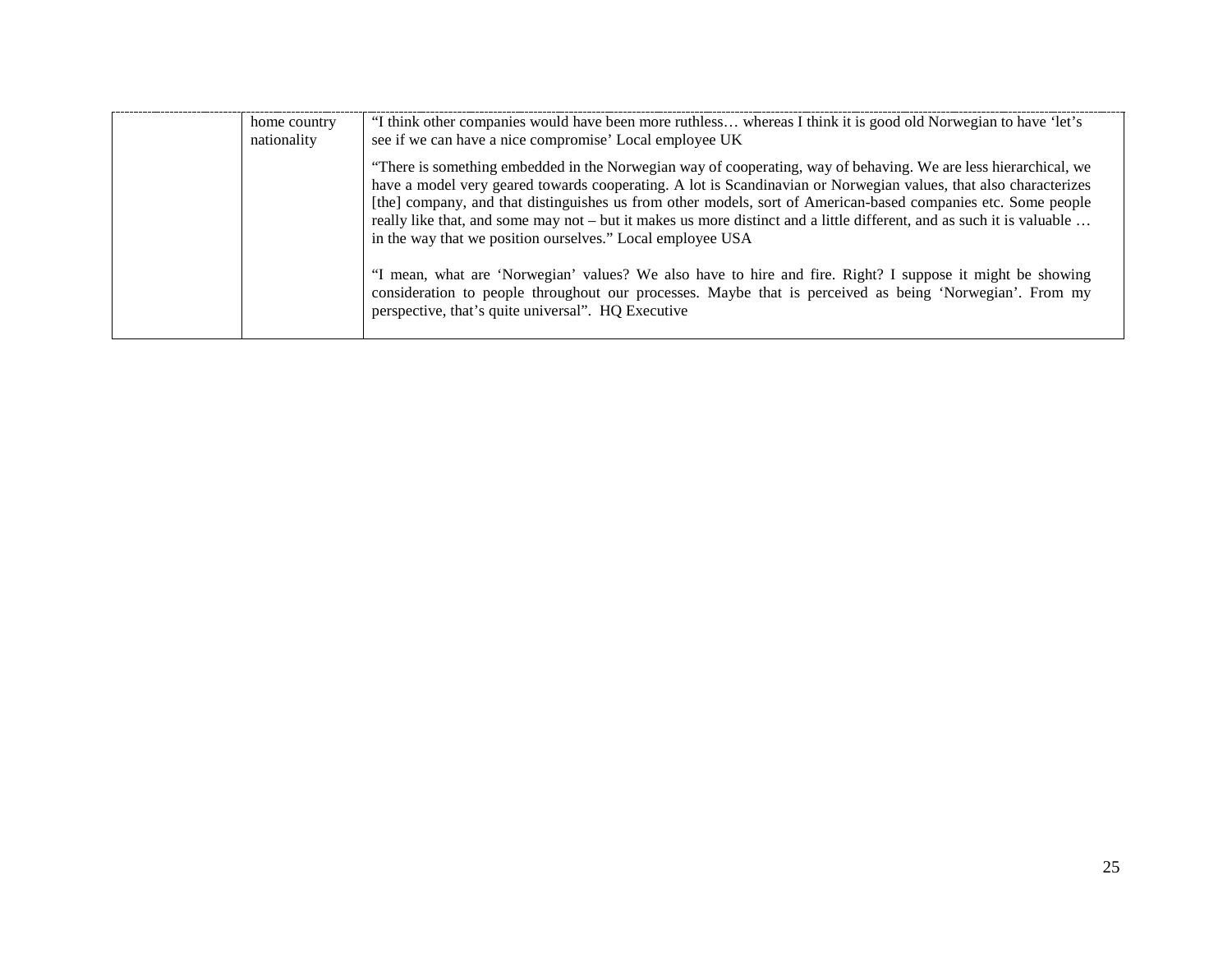| <b>Second order</b>                | <b>First order</b>                                                                   | <b>Exemplifying quotes</b>                                                                                                                                                                                                                                                                                                                                                                                                                                                                                                                                                                                                                                                                                                                                                                                                                                      |
|------------------------------------|--------------------------------------------------------------------------------------|-----------------------------------------------------------------------------------------------------------------------------------------------------------------------------------------------------------------------------------------------------------------------------------------------------------------------------------------------------------------------------------------------------------------------------------------------------------------------------------------------------------------------------------------------------------------------------------------------------------------------------------------------------------------------------------------------------------------------------------------------------------------------------------------------------------------------------------------------------------------|
| categories                         | themes                                                                               |                                                                                                                                                                                                                                                                                                                                                                                                                                                                                                                                                                                                                                                                                                                                                                                                                                                                 |
| Value resonance                    | Sharing espoused<br>values and the<br>identify of a<br>'Norwegian' firm              | "People are sincerely concerned (with our values). They appreciate that the company is explicit and firm<br>regarding our values, some even wish we were more explicit and firm, that is how I perceive the resonance in<br>the organization." HQ Executive                                                                                                                                                                                                                                                                                                                                                                                                                                                                                                                                                                                                     |
|                                    |                                                                                      | "I talk to people in the foreign subsidiaries. They talk about our values. It ties them to being NorwegianI<br>think about it a lot. How do we become global and maintain the Norwegian? Is it important to maintain?" HQ<br>Executive                                                                                                                                                                                                                                                                                                                                                                                                                                                                                                                                                                                                                          |
|                                    |                                                                                      | "I don't think you can escape your culture, I think we are a Norwegian company, and we shouldn't forget<br>itso I think we might be perceived as Norwegian, as very Norwegian, but I think we are getting better at<br>adapting to local culture" Local employee USA                                                                                                                                                                                                                                                                                                                                                                                                                                                                                                                                                                                            |
| <b>Values</b> as<br>distinguishers | The importance of<br>values as a<br>distinguishing<br>feature of the<br>organization | "We have gone and sold the Norwegian modelthe people that work for us, that's very interesting, they say that<br>we have got a very unique selling point. We are not a hire and fire. We are a value-based company, and we have<br>extremely good benefits. We don't believe in autocratic management. Many of those people from American<br>companies, they may have had a dictatorial boss, may have been hired and fired, and they value our way of doing<br>stuff, the Norwegian way, and they often say 'don't adapt too much to America, don't' become too much like us,<br>we actually like you because you are like this'. That is kind of a unique selling point for us. We do not have a<br>high attrition rate. People tend to stay with us, otherwise in [the local US market], I think it is market driven,<br>every man for himself" Manager, USA |
|                                    |                                                                                      | "People like that is this city. To have a company that seems to be doing the right things, there are other places –<br>Canadian and US firms- where people would not work because of the hard-line culture" Employee Canada                                                                                                                                                                                                                                                                                                                                                                                                                                                                                                                                                                                                                                     |
|                                    |                                                                                      | "I think the Americans love the idea of a company that genuinely believes that people matters, that has 'caring'<br>as one of its core values" Manager, USA                                                                                                                                                                                                                                                                                                                                                                                                                                                                                                                                                                                                                                                                                                     |
|                                    |                                                                                      | "I think that the values, and maybe that's part of culture, but the values of the company, you know it's a value-<br>based company, that's for me everything. It is a really important part of why I think most people stay" Manager,<br>Canada                                                                                                                                                                                                                                                                                                                                                                                                                                                                                                                                                                                                                 |

**Table 3:** Endorsed values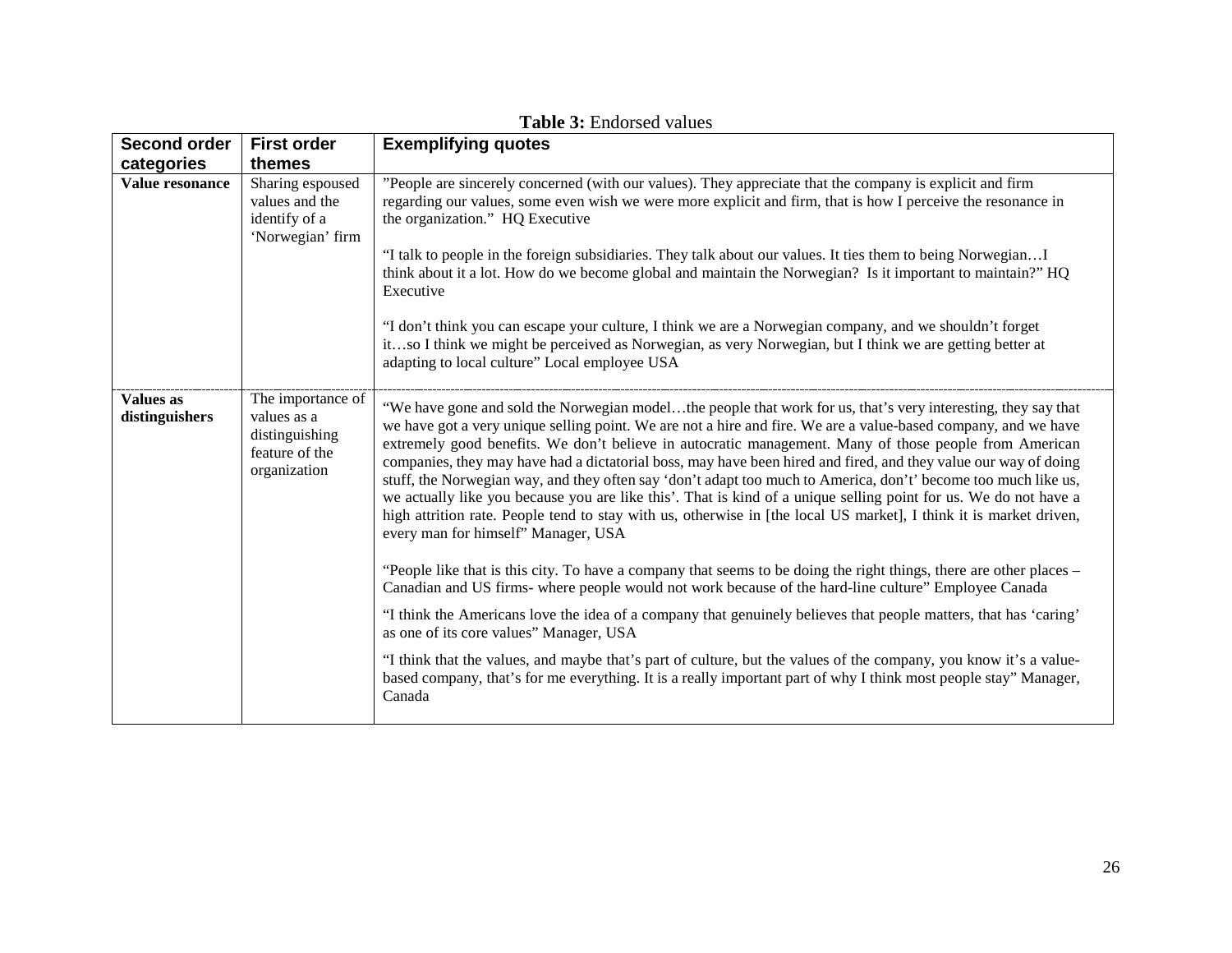| <b>Second order</b><br>categories | <b>First order</b><br>themes                      | <b>Exemplifying quotes</b>                                                                                                                                                                                                                                                                                                                                                                                                                                                                                                                                                                                                                                          |
|-----------------------------------|---------------------------------------------------|---------------------------------------------------------------------------------------------------------------------------------------------------------------------------------------------------------------------------------------------------------------------------------------------------------------------------------------------------------------------------------------------------------------------------------------------------------------------------------------------------------------------------------------------------------------------------------------------------------------------------------------------------------------------|
| <b>Normative</b><br>action        | Perceptions of<br>living the values<br>in the MNE | "We have become much explicit on our values, and not just talking about it, but living the values in activities and<br>daily operations. We are also more conscientious of our leadership role and responsibilitywe have become<br>better at implementing it" HQ Executive                                                                                                                                                                                                                                                                                                                                                                                          |
|                                   |                                                   | "giving people developing opportunitiesliving the values. Those kinds of things, and those are generic and<br>global enough that they can be overarching principles no matter where you are." Manager, Canada                                                                                                                                                                                                                                                                                                                                                                                                                                                       |
|                                   |                                                   | "I think about it a lot. How do we become global and maintain the Norwegian? Is it important to maintain?" HQ<br>Executive                                                                                                                                                                                                                                                                                                                                                                                                                                                                                                                                          |
| <b>Action</b><br>imperatives      | Values as<br>underlying<br>guidelines             | "Much of the trust and trustworthiness was built by establishing a value base for the organization, which was<br>embedded throughout the organization. Our values were clearly anchored in what we wanted to represent, what<br>we wanted to be associated with and how we should handle challenging situations. It became apparent that<br>something was not aligned internally. Again, it is difficult to challenge. Right? Because then you are basically<br>challenging your own acceptance, integrity, in relation to this massive value foundation which the organization<br>has established, which is tremendously strong in this organization" HQ Executive |
|                                   |                                                   | "I think that we would probably sacrifice economics to a greater degree than others. We are not going to lose<br>money in this business but we will accept a lower rate of return in order to deliver something that complies with<br>our values and the expectations of our shareholders and the people of Norway" Manager, Canada                                                                                                                                                                                                                                                                                                                                 |

**Table 4:** Social integration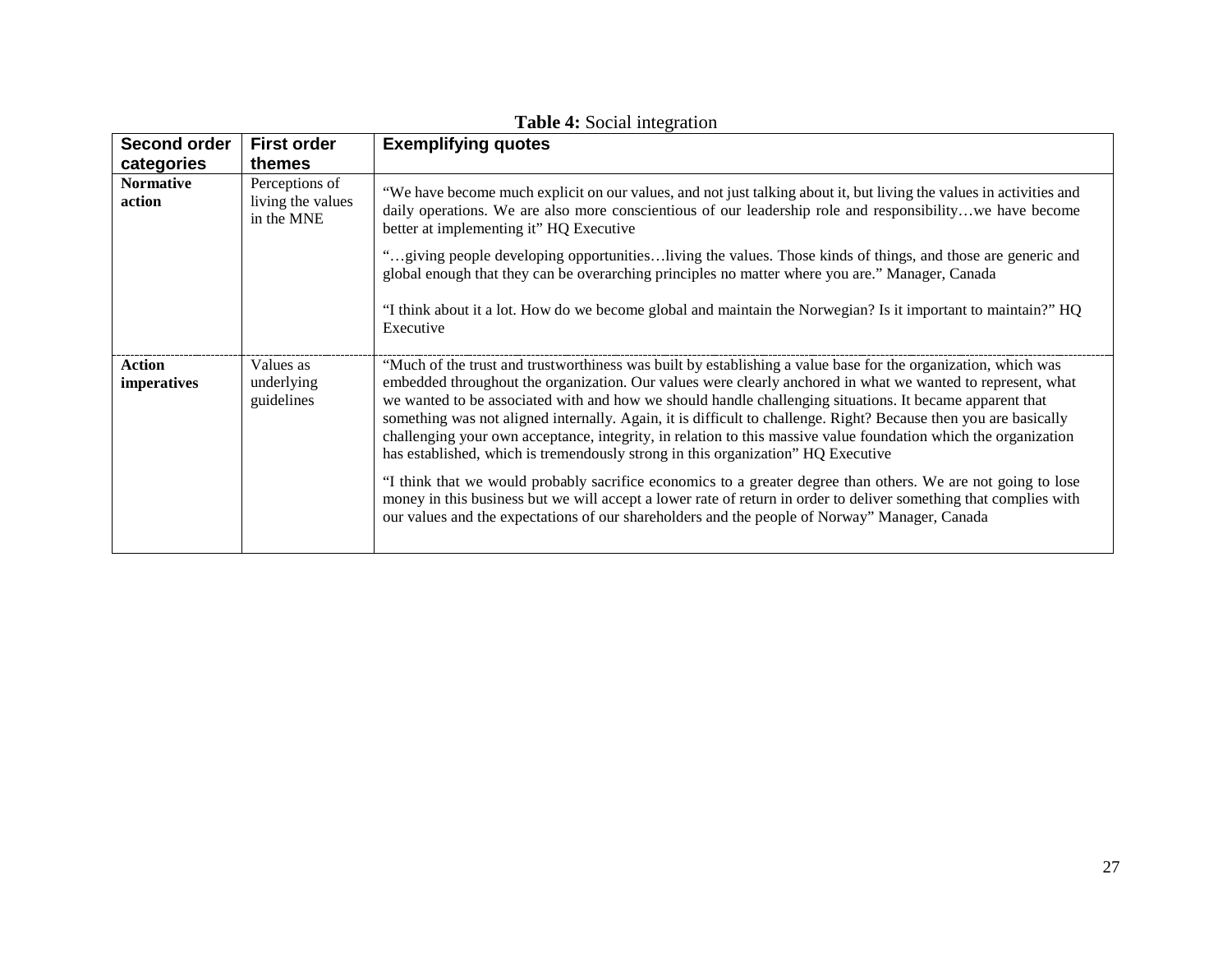